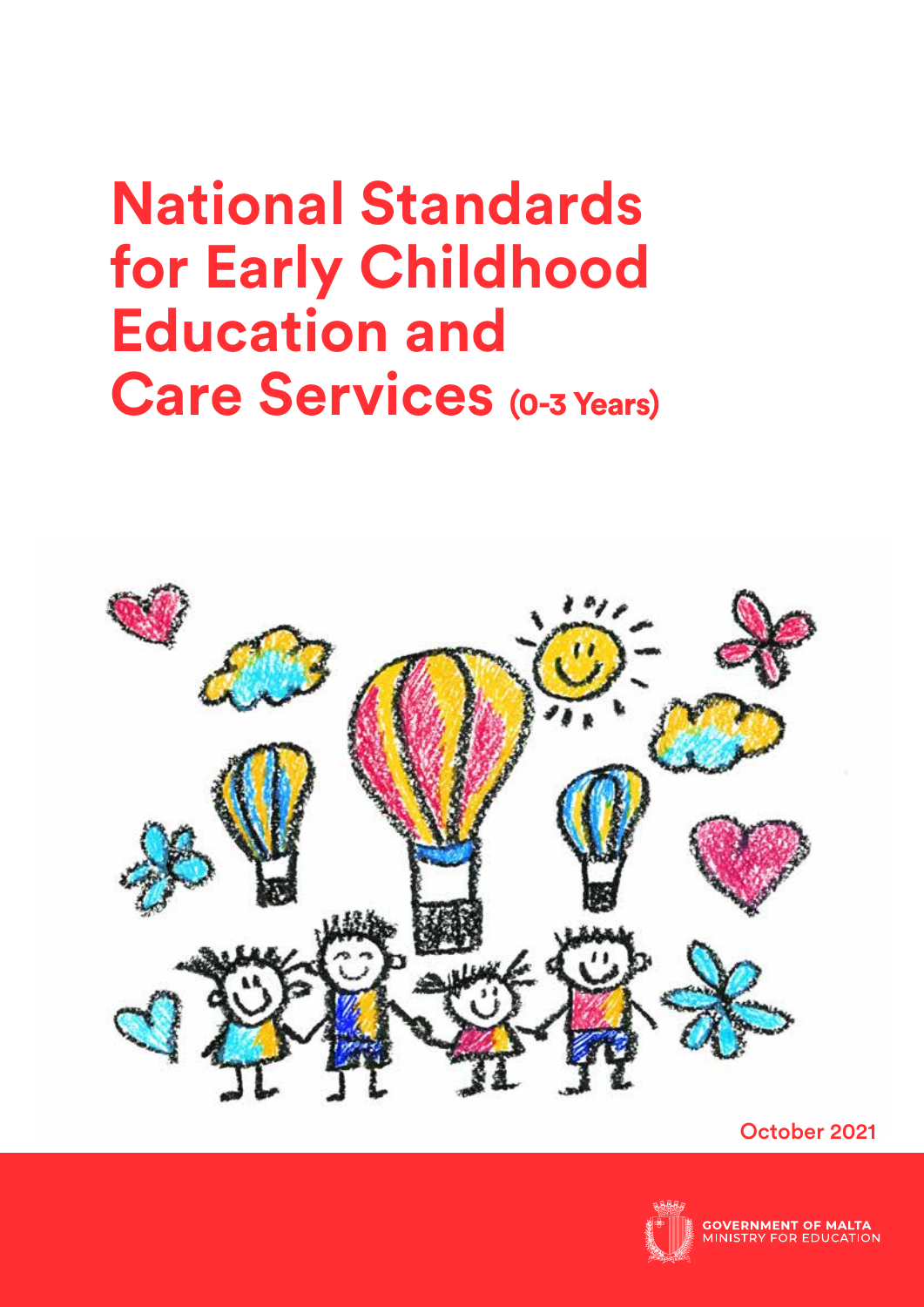## **Contents**

|                                                                                                                | 3              |  |  |
|----------------------------------------------------------------------------------------------------------------|----------------|--|--|
|                                                                                                                | $\overline{4}$ |  |  |
|                                                                                                                | 6              |  |  |
|                                                                                                                | 7              |  |  |
|                                                                                                                | 8              |  |  |
|                                                                                                                | 12             |  |  |
|                                                                                                                | -13            |  |  |
| Quality Area 1: The Quality of the Learning Environment [100011] [100011] [100011] [100011] [100011] [100011]  | 16             |  |  |
| Standard 1.1                                                                                                   | 16             |  |  |
|                                                                                                                | 20             |  |  |
|                                                                                                                | 20             |  |  |
|                                                                                                                | 21             |  |  |
|                                                                                                                | 21             |  |  |
| Standard 1.5                                                                                                   | 21             |  |  |
|                                                                                                                | 22             |  |  |
|                                                                                                                | 22             |  |  |
| Quality Area 2: The Quality of Learning and Care [198] [198] [198] [198] [198] [198] [198] [198] [198] [198] [ | 23             |  |  |
| Standard 2.1                                                                                                   | 23             |  |  |
| Standard 2.2                                                                                                   | 24             |  |  |
|                                                                                                                | 24             |  |  |
|                                                                                                                | 25             |  |  |
|                                                                                                                |                |  |  |
|                                                                                                                | 26             |  |  |
| Standard 2.5                                                                                                   | 27             |  |  |
|                                                                                                                |                |  |  |
|                                                                                                                |                |  |  |
| References                                                                                                     | 29             |  |  |
|                                                                                                                | 31             |  |  |
| Appendix 2: Manual of Policies and Procedures                                                                  | 32             |  |  |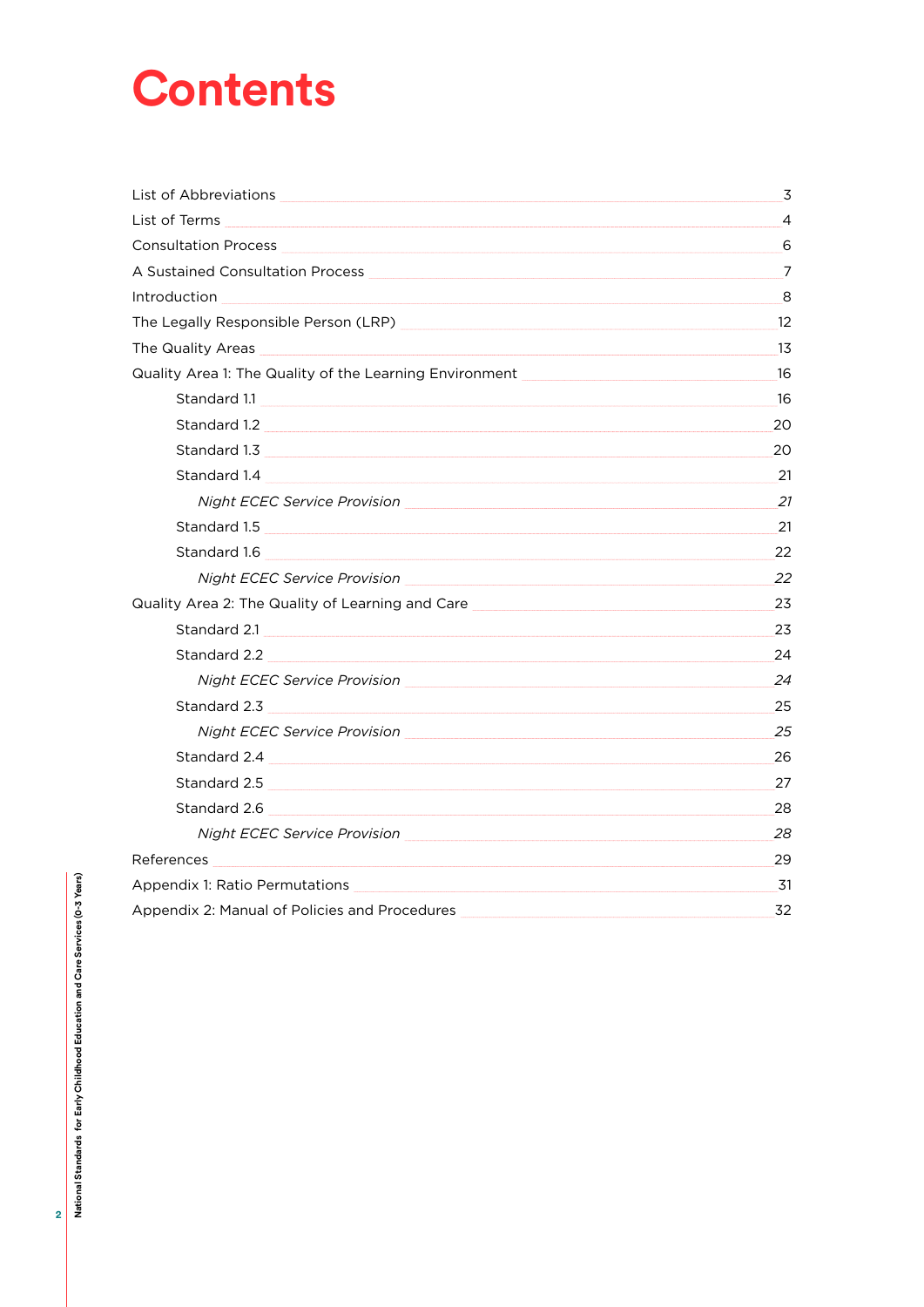# **List of Abbreviations**

| <b>ACCE</b>                                                                                                                                                                                                                         | Assistant to the Childcare Educator                                              |
|-------------------------------------------------------------------------------------------------------------------------------------------------------------------------------------------------------------------------------------|----------------------------------------------------------------------------------|
| <b>CCE</b>                                                                                                                                                                                                                          | Childcare Educator                                                               |
|                                                                                                                                                                                                                                     | <b>DQSE</b> Directorate for Quality and Standards in Education                   |
|                                                                                                                                                                                                                                     | <b>DSWS</b> Department for Social Welfare Standards                              |
|                                                                                                                                                                                                                                     | <b>ECEC</b> Early Childhood Education and Care                                   |
|                                                                                                                                                                                                                                     | <b>LRP</b> Legally Responsible Person                                            |
|                                                                                                                                                                                                                                     | <b>MFED</b> Ministry for Education                                               |
|                                                                                                                                                                                                                                     | <b>MFSS</b> Ministry for Family and Social Solidarity                            |
| <b>MQF</b> POST POST OF THE STATE STATE STATE STATE STATE STATE STATE STATE STATE STATE STATE STATE STATE STATE STATE STATE STATE STATE STATE STATE STATE STATE STATE STATE STATE STATE STATE STATE STATE STATE STATE STATE STATE S | Malta Qualifications Framework                                                   |
|                                                                                                                                                                                                                                     | <b>POMA</b> Protection of Minors Act                                             |
|                                                                                                                                                                                                                                     | <b>UNCRC</b> United Nations Convention on the Rights of the Child                |
|                                                                                                                                                                                                                                     | <b>UNCRPD</b> United Nations Convention on the Rights of Persons with Disability |
|                                                                                                                                                                                                                                     |                                                                                  |



National Standards for Early Childhood Education and Care Services (0-3 Years) **National Standards for Early Childhood Education and Care Services (0-3 Years)**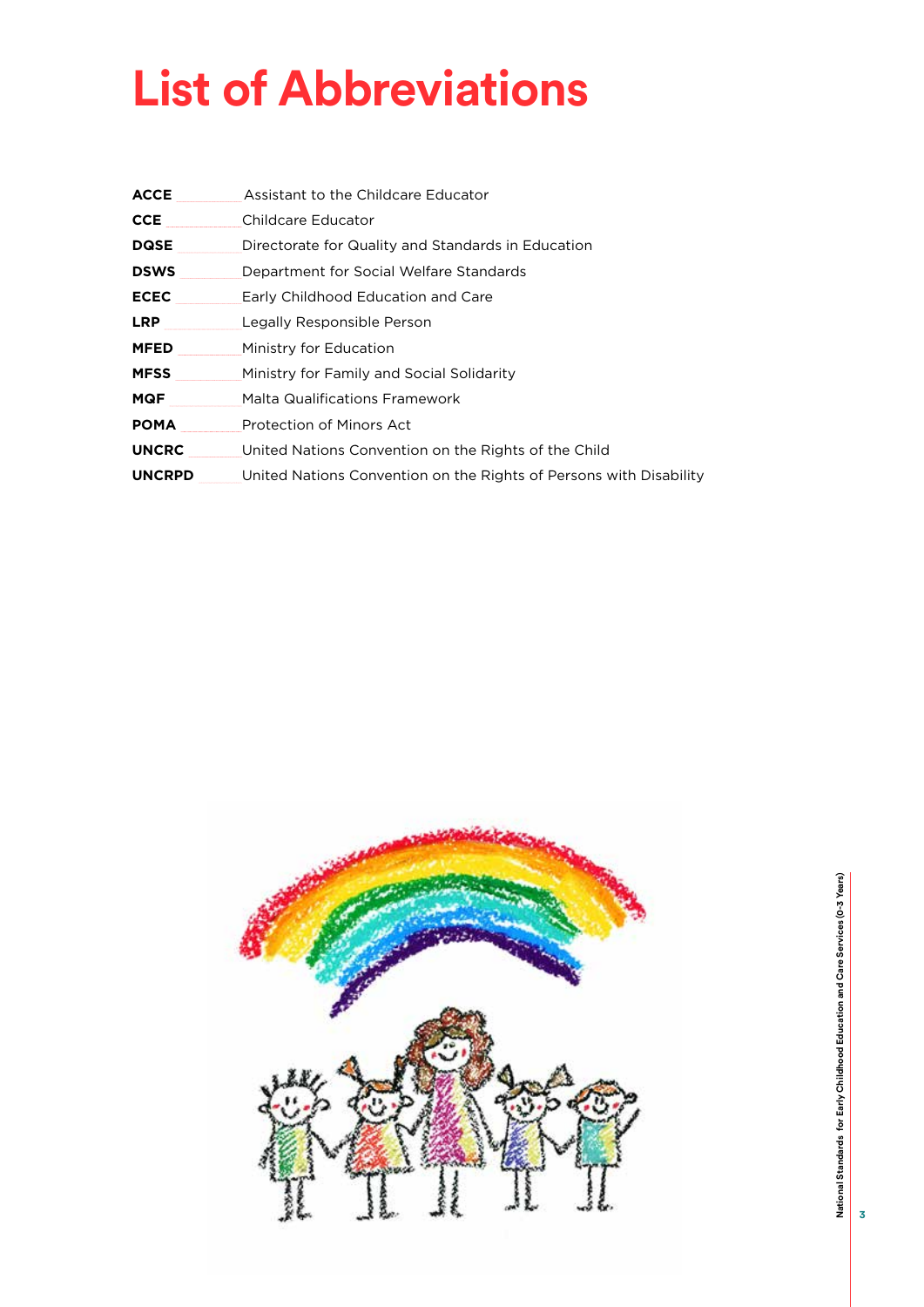## **List of Terms**

#### **The list of terms in this document are to be interpreted as follows<sup>1</sup> :**

*assessment* means the process of noticing children's learning and development, holistically defined, recognising its significance, and responding in ways that foster further learning. It includes gathering and documenting key aspects of children's learning in order to make learning visible and inform planning.

*centres* mean those premises used regularly for the education and care of children aged 0-3 years. These centres provide Centre-Based and Work-Based Early Childhood Education and Care (ECEC) services. In the local context, centres are also referred to as ECEC centres (0-3 years), childcare centres, child day care centres and nurseries.

*childcare educator* refers to an adult who has a designated role of providing education and care to children attending ECEC centres (0-3 years).

*curriculum* means all the interactions, activities and events – both direct and indirect, planned and spontaneous - experienced by children in an ECEC centre.

*Digital Learning Environment* refers to the provision of digital technology as well as digitally mediated activities that when appropriately implemented enhance children's development. A digital learning environment in childcare centres includes services and tools that enable learning, support administration, and improve communication thus enhancing the quality of childcare programmes.

*indicators* mean those features which can be measured and correspond to a particular standard to allow the evaluation of whether or not the standard is being met.

*Legally Responsible Person (LRP)* refers to the person who is legally responsible for the operation of the centre.

*night ECEC service provision* means the service which operates overnight between the hours of 10pm and 5am.

*nurturing care* means the set of conditions that provide for children's good health, nutrition, security and safety, and opportunities for early learning through interactive, emotionally supportive and responsive caregiving<sup>2</sup>.

**parent** refers to the person/s or entity which is/are recognised by the State as being responsible for the care and upbringing of the child<sup>3</sup>.

*philosophy* means a statement that:

- outlines the fundamental beliefs, values, and ideals that are important to the people involved in the centre – management, adults providing education and care and parents;
- identifies what is special about the ECEC centre; and
- is intended to be the basis for decisions about the way the ECEC centre is managed. its aims and objectives, and its direction for the future.

**policy** means a statement, at national or centre level, intended to influence and determine decisions, actions, and other matters related to the services provided.

**procedure** means an established way of carrying out specific actions in the ECEC centre.

*process* means a goal-directed, interrelated series of actions, events, procedures, or steps.

<sup>1</sup> Some of the terms have been adapted from *Licensing Criteria for Early Childhood Education and Care Services 2008 and Early Childhood Education Curriculum Framework (As amended June 2018),* (pp. 5-7).

<sup>2</sup> World Health Organisation (2018). Nurturing Care for Early Childhood Development: A Framework for Helping Children Survive and Thrive to Transform Health and Human Potential, p.18, 47.

<sup>3</sup> Ministry for the Family, Children's Rights and Social Solidarity (2017) National Children's Policy.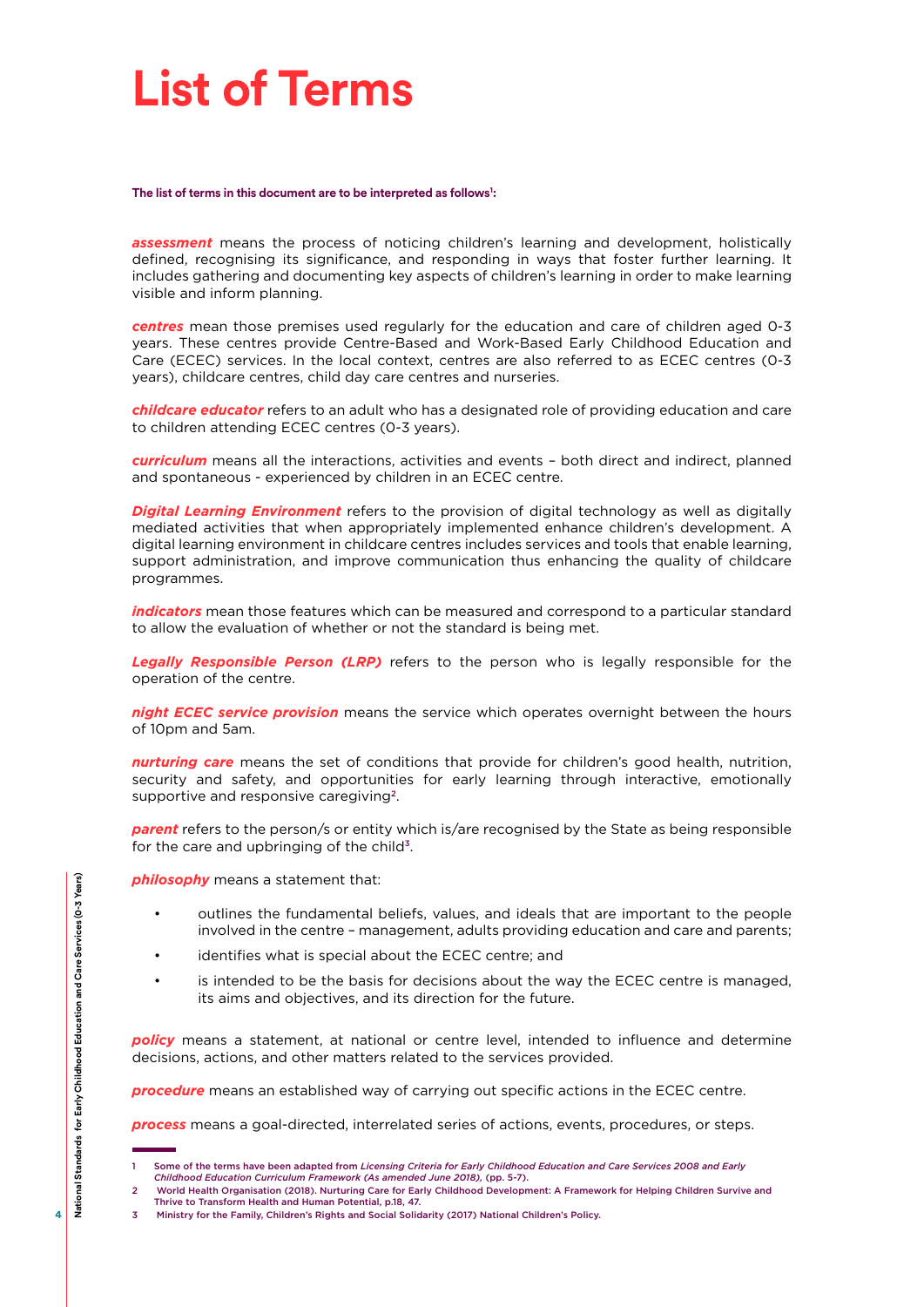*service* means the provision offered through the operation of an ECEC centre for 0 to 3-yearolds.

*stakeholders* refer to all those who are invested in the education and care of children in ECEC services, primarily the children themselves, parents, families, the Legally Responsible Person (LRP), all members of staff and the broader community which benefits from the provision of ECEC.

*standard* means the required and agreed level of the service provision. It is also seen as a criterion or a defined specification to fulfil in order to reach the required level.

**universal design** means a design approach most frequently used in architecture that refers to proactively designing environments and spaces to create the least restrictive access for individuals across the widest range of situations without the need for modification.

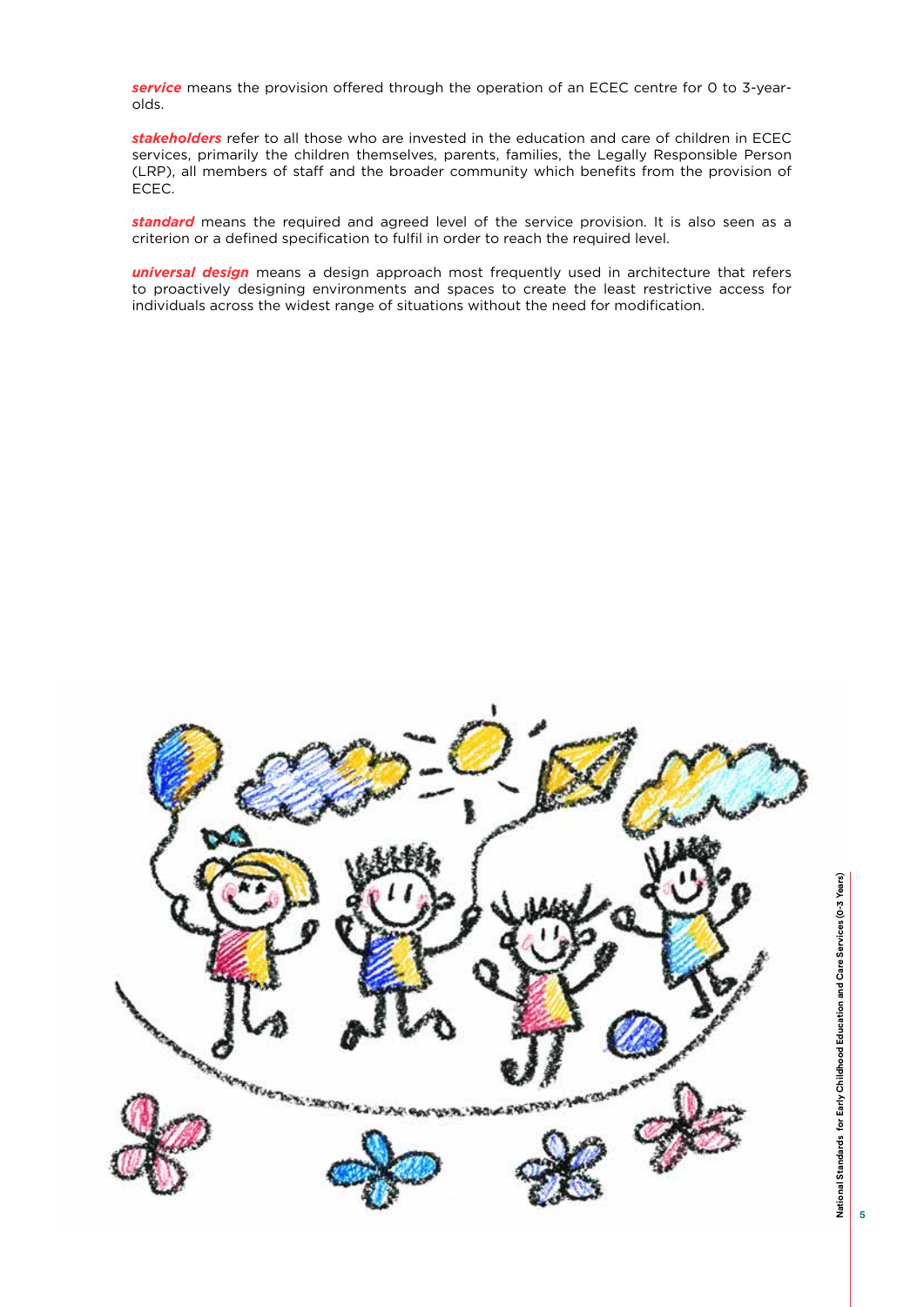# **Consultation process**

### Reference Group

The Directorate for Quality and Standards in Education (DQSE) in the Ministry for Education (MFED) appointed a reference group as part of the consultation process around the updated standards. The reference group provided initial feedback and independent advice on the draft proposed standards before going out for a wider public consultation.

The members of the reference group are practitioners and experts in the fields of ECEC provision for under 3-year olds. In line with the multi-disciplinary nature of high quality ECEC provision, the members also included representatives from other governmental ministries to ensure a multi-sectoral conceptual approach to planning.

The Reference Group included one representative from each of the entities listed below in alphabetical order:

- Childcare Centre Providers Association (CCPA)
- Church Schools Association (CSA)
- Commission for the Rights of Persons with Disability (CRPD)
- Commissioner for Children
- Early Childhood Development Association Malta (ECDAM)
- Foundation for Educational Services (FES)
- Happy Parenting Malta for Happier Children
- Independent Schools Association (ISA)
- Institute for Education (IfE)
- Jobsplus
- Malta Chamber of SMEs
- Malta College of Arts, Science and Technology (MCAST)
- Ministry for Education Architect
- Ministry for Education
- – Department for Learning & Assessment Programmes (DLAP)
- Ministry for Education
- – Directorate for Quality & Standards in Education (DQSE)
- Ministry for Education Legal Advisor
- Ministry for Education National Literacy Agency (NLA)
- Ministry for Education National School Support Services (NSSS)
- Ministry for Family, Children's Rights and Social Solidarity
- Ministry for Health
- Ministry for Energy, Enterprise and Sustainable Development
- Union Ħaddiema Magħqudin (UĦM)
- University of Malta

The Reference Group was co-chaired by Dr Jacqueline Vanhear, Director - Quality Assurance Department, and Prof Carmen Dalli, as the external expert.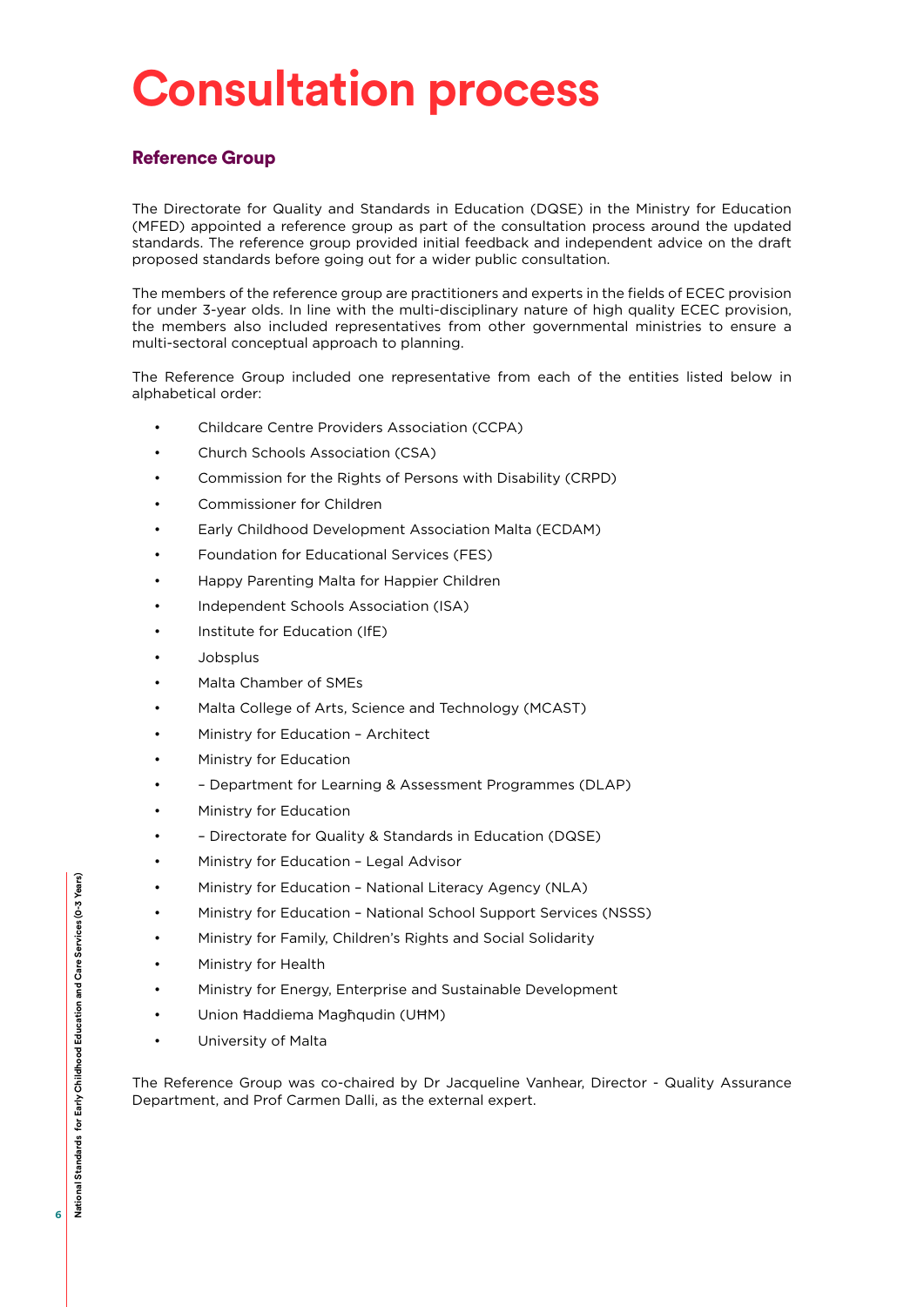## **A Sustained Consultation Process**

Following an analysis of the initial feedback and advice from the reference group, the proposed National Standards were amended by the co-chairs in collaboration with DQSE to reflect the discussions during the online meetings.

The National Standards for Early Childhood Education and Care Services (0-3 years) were then published by the Ministry for Education on the online consultation website (www.konsultazzjoni. gov.mt) for wider public consultation between June and July 2021. The public could participate either through an online survey, or by sending their considerations and comments by post or via email.

In addition, five online focus group discussions were co-ordinated by expert education consultants; each focus group was approximately two hours long. Figures 1 and 2 outline the wide spectrum of stakeholders (n=157) who participated in the focus group discussions.

| <b>Stakeholders</b>                                                                                                                            | <b>Registrations</b> |
|------------------------------------------------------------------------------------------------------------------------------------------------|----------------------|
| Reference Group members                                                                                                                        | 23                   |
| Entities who lead institutions and/or provide services related to ECEC                                                                         | 22                   |
| Childcare Service Providers                                                                                                                    | 63                   |
| Parents/legal guardians who avail themselves of the Free Childcare Scheme<br>Parents/legal guardians who have children between the ages of 0-3 | 49                   |
|                                                                                                                                                | 157                  |

*Figure 1: Number of stakeholders registered for the focus groups according to group (Gatt & Schembri, 2021)*



### Registrations

*Figure 2: Percentage distribution of registrants (Gatt & Schembri, 2021)*

The feedback from the wide public consultation was compiled into a report (Gatt & Schembri, 2021<sup>4</sup>) detailing reactions, concerns, issues, and recommendations. The report gathers the voices of over 150 stakeholders who participated in the five online focus groups along with the contributions through the online consultation website.

Gatt, S. & Schembri, H. (2021) Consultation Report in relation to the draft of the National Standards for Farly Childhood Education and  $\overline{A}$ Care Services (0-3 years).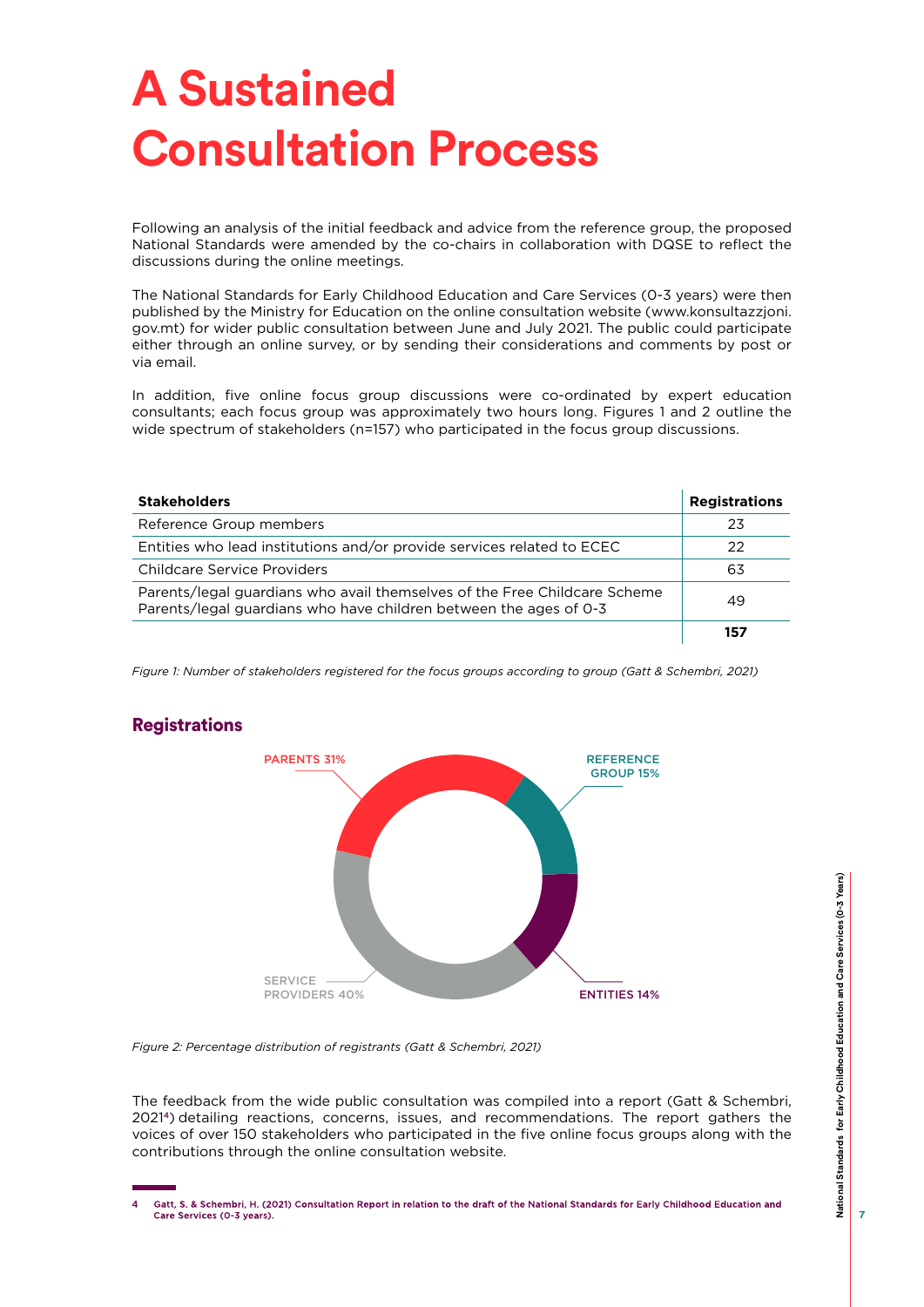## **Introduction**

### **Background context**

It is internationally acknowledged that Early Childhood Education and Care (ECEC) is the most important time in the life of children and directly impacts on how a child approaches future learning and social-emotional challenges. Furthermore, research shows that investing in the early years is one of the most cost-effective interventions a country can make to yield the highest economic return in human capital when compared with investments made at later stages in life.

As from the 1st of July 2016, the responsibility for external quality assurance of ECEC services (0-3 years) shifted from the Department of Social Welfare Standards (DSWS) within the Ministry for Family and Social Solidarity (MFSS) to the Directorate for Quality and Standards in Education (DQSE) within the Ministry for Education (MFED). The vision behind this shift is to provide children with a more comprehensive and seamless learning and care experience, while ensuring a coherent and coordinated framework for governance. The shift also reflects a commitment to achieve a balance between accountability and improvement through enhanced collaboration between the DQSE as the quality assurance body and service providers. The DQSE's role is to provide appropriate guidance and professional learning during the regulation process and service providers are key stakeholders to implement quality improvement standards. The vision of a quality ECEC sector requires commitment by all stakeholders.

Quality is a complex phenomenon. In 2018, the European Commission adopted a proposal for a Council Recommendation on high quality ECEC systems, which aimed to support Member States in their efforts to improve access to and quality of their ECEC systems. This proposal included a Quality Framework, which identified 5 key components:

- access to early childhood education and care;
- training and working conditions of staff in charge of early childhood education and care;
- definition of appropriate curricula;
- governance and funding;
- monitoring and evaluation of systems.

After negotiations between the Commission and the EU Member States, the Council Recommendation was adopted by the Education Ministers at the Council on 22 May 20195.

Despite the contested nature of the notion of quality, recommendations which help to produce and assure high quality, have been identified. These include measures which affect the quality of the structure, the process and the outcomes of ECEC provision. The standards in this document intentionally take into consideration these recommendations:

- Structural quality<sup>6</sup> consists of aspects which consider how the ECEC centre is designed and organised. This includes staff qualifications and skills, group size, the ratio of staff to children, health and safety requirements, and the policies, procedures and practices which bear a direct impact on the organisation of the centre. Structural quality is addressed in Quality Area 1 of this document.
- Process quality<sup>7</sup> considers aspects which have a direct influence on children's experiences, wellbeing and development within an ECEC centre. These include the relationships between staff members and children, the integrated approach to care and learning, day-to-day pedagogical practices, and parental involvement. Process quality is addressed in this document in Quality Area 2.
- Outcomes quality<sup>8</sup> includes cognitive, linguistic, social, emotional and physical/ health developmental outcomes. The standards in this document are all intended to contribute towards the achievement of outcomes quality.

<sup>5</sup> Further information available online: Early childhood education and care | Education and Training (europa.eu)

<sup>6</sup> See Taguma, Litjens, and Makowiecki, 2013.

<sup>7</sup> See Taguma, Litjens, and Makowiecki, 2013.

<sup>8</sup> See Taguma, Litjens, and Makowiecki, 2013.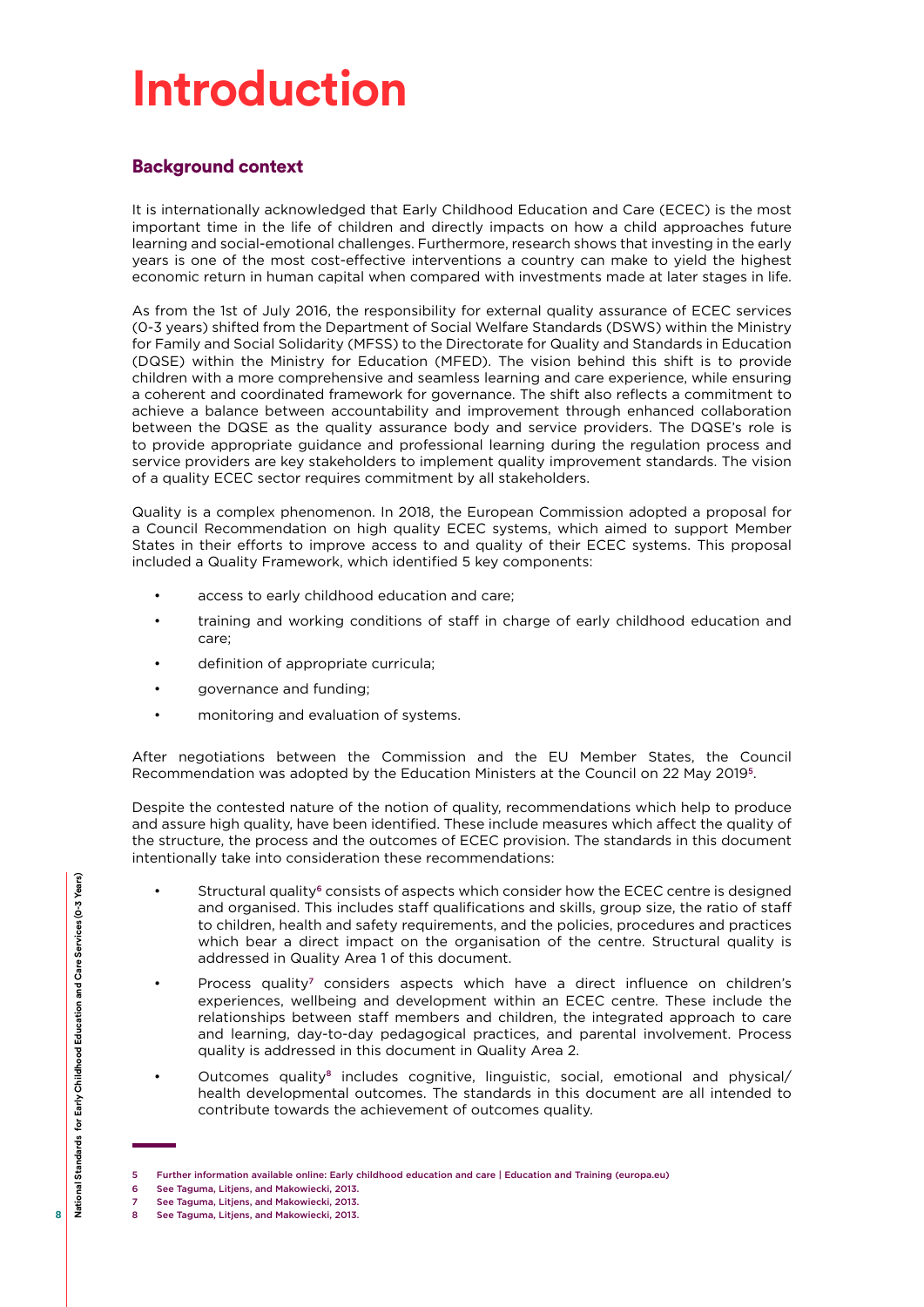Following the United Nations Convention on the Rights of the Child (UNCRC), the United Nations Convention on the Rights of Persons with Disabilities (UNCRPD) and the Equal Opportunities (Persons with Disability) Act (Cap. 413), these standards recognise the right of the child to inclusive education at all levels, regardless of age, gender, race, ethnicity, beliefs and skin colour. This is in line with the European Pillar of Social Rights which underscores that children have the right to affordable early childhood education and good quality care.

Furthermore, at the international level, the UN Sustainable Development Goal 4 (SDG 4), emanating from the 2030 Agenda for Sustainable Development, calls on Member States to "ensure inclusive and equitable quality education and promote lifelong learning opportunities for all" by 2030. This is reflected in Malta's Sustainable Development Vision for 2050<sup>9</sup> which calls for "lifelong learning opportunities from early childhood education and care to adult learning, to ensure that all children, young people and adults have the opportunity to obtain the necessary skills and attitudes to be active citizens and to succeed at work and in society."

To advance progress towards SDG 4, the global community adopted the Education 2030 Framework for Action (2015)<sup>10</sup>, which amongst other provisions, highlights the importance of:

- "design[ing] and implement[ing] inclusive, accessible and integrated programmes, services and infrastructure of quality for early childhood, covering health, nutrition, protection and education needs, especially for children with disabilities, and support [guardians] as children's first caregivers"; and
- "devis[ing] clear policies, strategies and action plans for the professionalisation of ECCE personnel by enhancing and monitoring their ongoing professional development, status and working conditions assessment of ECCE policies and programmes in order to improve their quality."

With the above in mind, these national standards are therefore permeated with commitment to an inclusive education vision as established in the National Inclusive Education Framework for Malta (MEDE, 2019)<sup>11</sup> where inclusive education has been defined as:

*"the valuing and acceptance of diversity, to its value and the rights of learners to not only attend mainstream schools, but also to belong as valued members through active participation and the elimination of barriers limiting the participation and achievement of all learners, respect diverse needs, abilities and characteristics." (MEDE, 2019 p.6).*

### Relevance of the standards

The Ministry for Education has signalled ECEC as one of the priorities and drivers in its ongoing efforts to achieve the targets of the Sustainable Development Goals (SDG) and in particular target SDG 4: Ensure inclusive and equitable quality education and promote lifelong learning opportunities for all. SDG 4.2 intends for all girls and boys to have access to quality early childhood development, care and pre-primary education so that they are ready for primary education.

In this context, the National Standards for Child Day Care Facilities (2006) have provided a robust basis for ECEC provision. However, the Ministry for Education has committed to update these national standards in order to:

- i. reflect recent developments in the ECEC (0-3 years) field within a Maltese context. Consequently, this document also includes standards related to night ECEC service provision (0-3 years);
- ii. be in line with ongoing ECEC research and practice for children aged 0-3 years;
- iii. develop and strengthen a more socially just and active labour market in the Maltese islands, by sustaining availability and accessibility of quality ECEC services;
- iv. ensure that these standards, focused on ECEC services for 0 to 3 year olds, are consistent with the overall framework for Early Years pedagogy (0 to 7 years) within the National Curriculum Framework (2012).

<sup>9</sup> Available at: https://sustainabledevelopmentcms.gov.mt/en/Pages/National-Strategy/Vision-2050.aspx

<sup>10</sup> Available at: https://unesdoc.unesco.org/ark:/48223/pf0000245656

<sup>11</sup> A National Inclusive Education Framework (Ministry for Education and Employment, 2019) available at: https://education.gov.mt/ inclusion/Documents/MEDE\_Inclusion\_Framework\_Sep2019web.pdf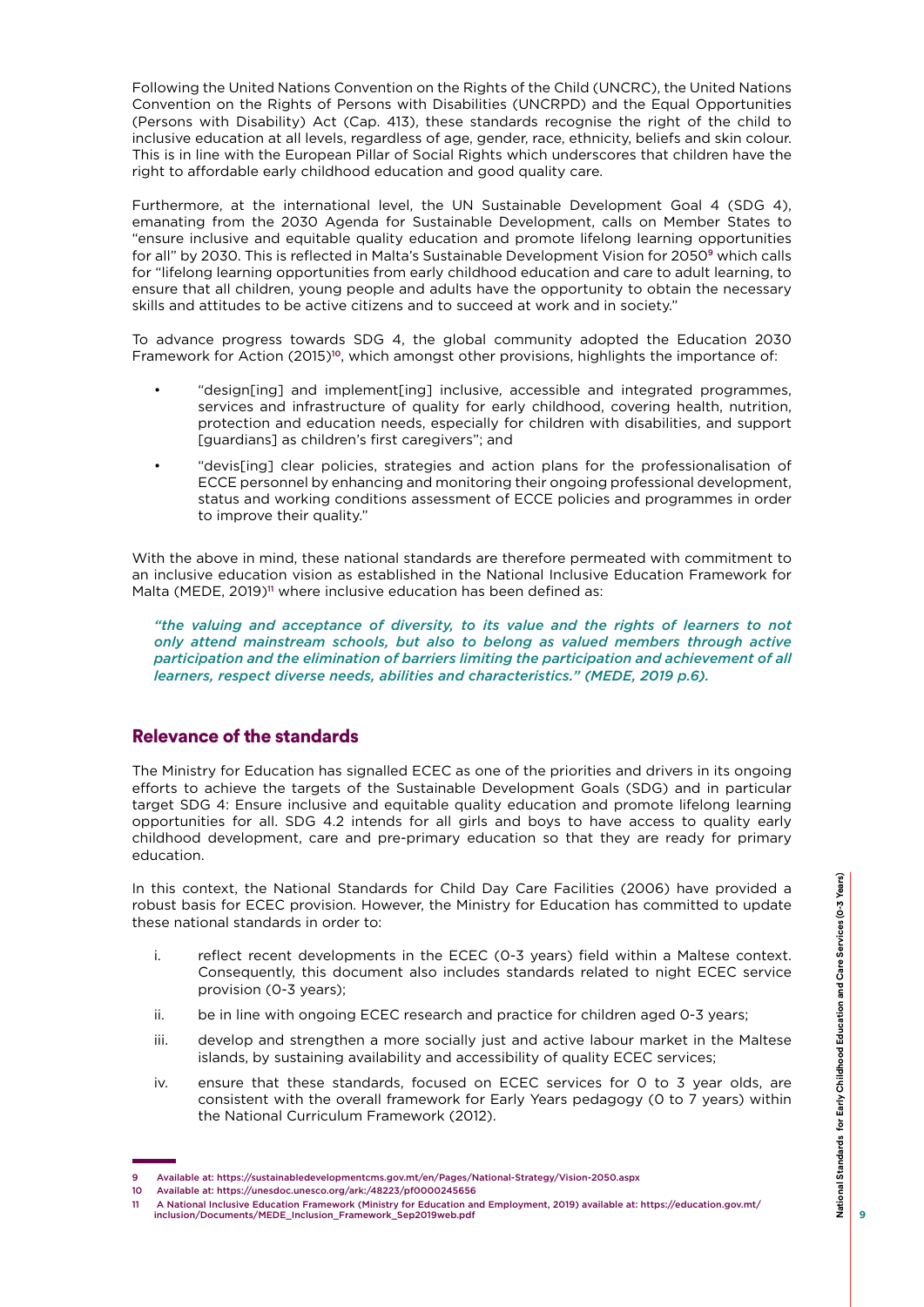All standards are informed by the principles of the policy document *A National Curriculum Framework for All (MEDE, 2012)*, as well as national, European and international policies and research that incorporate the key elements of best practice in ECEC. These standards are intended to apply equally to childcare ECEC services operating both in the public and private sectors.

### Using the National Standards

This document focuses on what all stakeholders should expect from a regulated ECEC service to ensure the overall wellbeing of all children.

Service providers should refer to this document to find out what is expected when providing ECEC services and take the necessary steps to reach the national standards. These standards will also inform parents about what to expect from a regulated centre. The document provides the framework for monitoring and assuring quality and outcomes of ECEC service provision.

### Monitoring the implementation of the National Standards

The DQSE is responsible for operating a regulatory system for the ECEC sector (0-3 years). It promotes this document to maximise good practice in ECEC service provision.

DQSE officials monitor and regulate these services through an external review and compliance visit followed by a written report grounded in the standards presented in this document. This process helps providers to reflect, focus and manage the centre's internal review exercise, and guides them to sustain continuous improvement whilst meeting the expected standards.

### Types of ECEC provision

The range of ECEC services includes Centre-Based and Work-Based services.

- *Centre-Based* services are presently the most common type of ECEC service provision. Their premises are solely equipped and used for ECEC provision. In those cases where a centre is adjacent to the service provider's home, the centre needs to have a separate entrance. The same applies when the centre forms part of, or is adjacent to, a school.
- *Work-Based* services are provided within the building/premises occupied by an employer/group of employers, where employees actually work and where the building is exclusively used as a work hub. These centres are appropriately equipped, and only used for the provision of ECEC services to children of workers employed/engaged by that same employer/group of employers. Work-Based centres need not have a separate main entrance but must be situated within the building/premises where employees actually work.

The nature of the work operation/s and/or other factors in the vicinity must not present any hazards to children using this service or in some way limit the provision of the service. Such centres must meet all the criteria applicable for Centre-Based services, with the exception that they need not have a separate entrance.

### Night ECEC service provision

*Unless otherwise specified, the same standards and indicators in this document apply for the night service provision.*

Providers of Centre-Based and Work-Based childcare centres may opt to provide night ECEC service for children aged 0-3 years. This is in response to recent developments in the Maltese economy in general and the increasing participation of women in the labour market. Therefore, the introduction of this service is aimed to further increase and sustain an equitable and active labour market in the Maltese islands. Following this principle, the night ECEC service provision aims to cater for families, where either both parents in the case of families with two parents or the parent in the case of single parent families, are in regulated employment which overlaps with night service provision hours and who have no other suitable arrangements for the care of their children.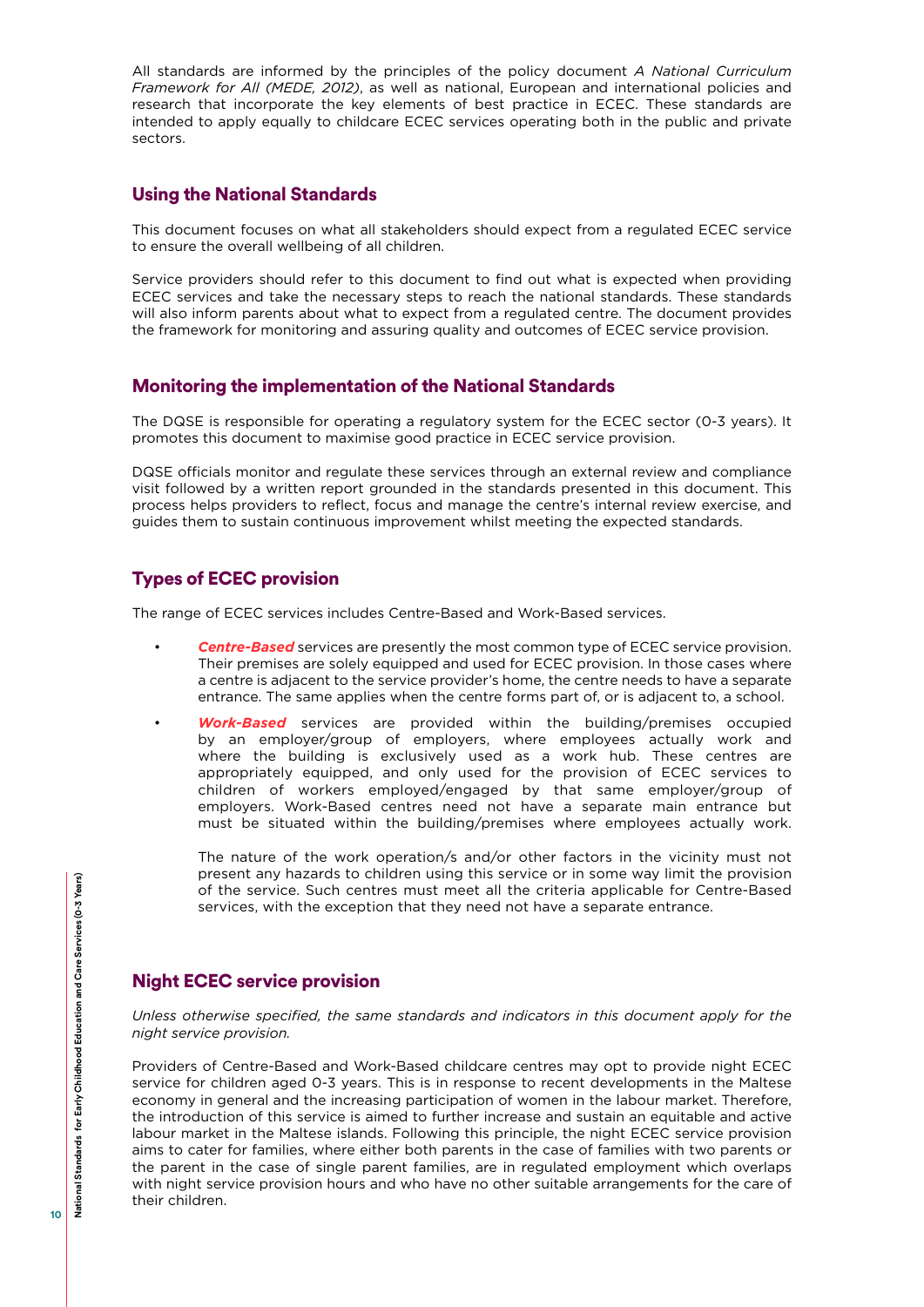For registration purposes, night ECEC service provision shall be deemed as that service which operates overnight between 10pm and 5am12.

The provision of night ECEC service is a particular service that must nurture a calm and restful environment that meets the needs of all children. Centres providing this service are to ensure that the natural everyday rhythms of children, such as sleeping, eating, and playing, are respected.

### Recommendation

*In the best interest and wellbeing of the child, the time spent with parents should always be maximised. Infants and toddlers aged 0-3 years should not spend more than 45 hours a week in ECEC service*<sup>13</sup>*.*



<sup>12</sup> Operating hours may vary due to exigencies and as agreed upon by the centre, keeping in mind the wellbeing of every child and the exigencies of the working parent/s.

<sup>13</sup> Lowe Vandell, D. (2004). Early child care: The known and the unknown. Merrill-Palmer Quarterly, 50(3), 387-414. Irvine: University of California.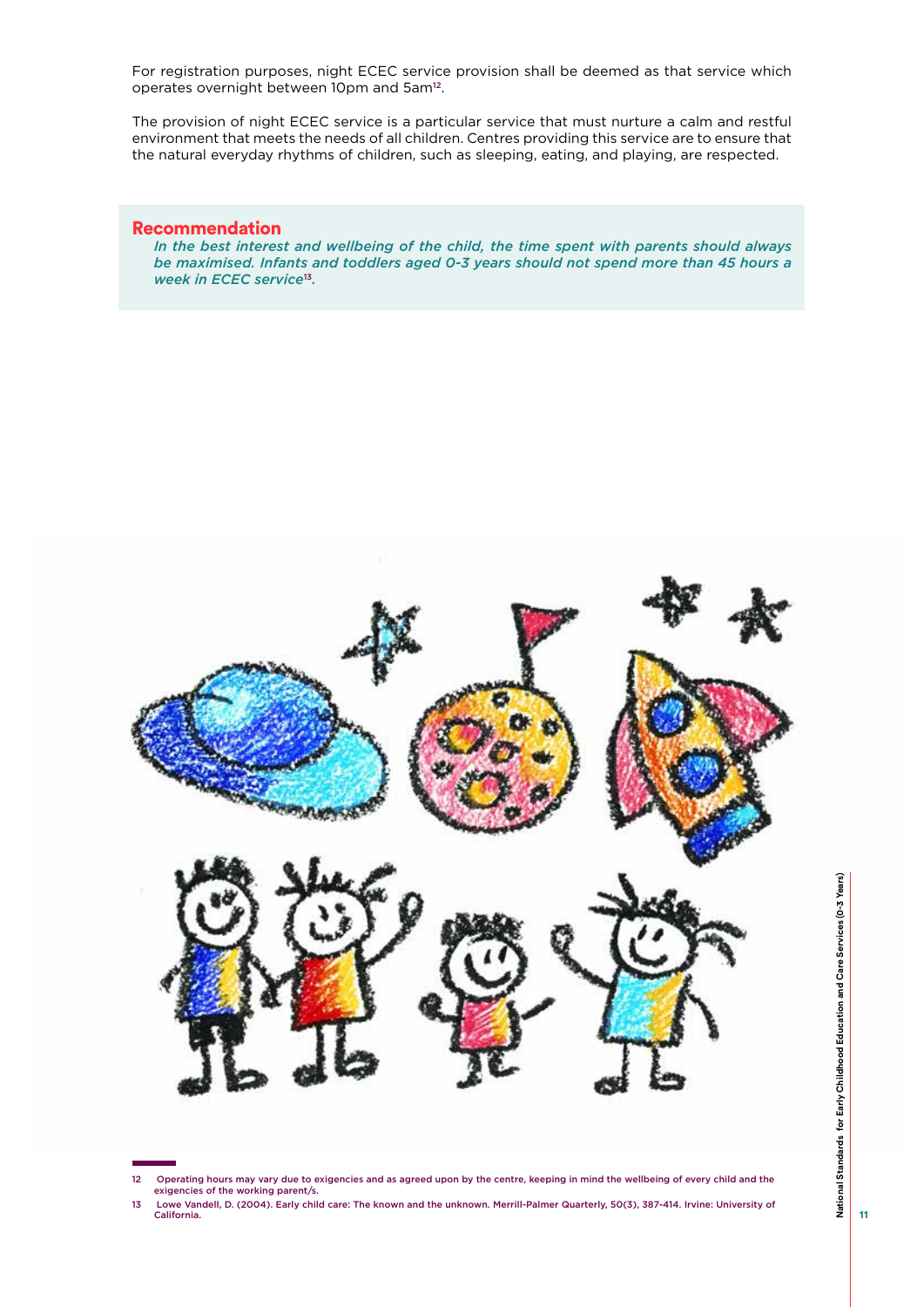# **The Legally Responsible Person (LRP)**

The responsibility for ensuring structural, process and outcomes quality in an ECEC centre rests with the Legally Responsible Person (LRP). The LRP may delegate responsibilities at a day-today level to the centre manager.

The LRP must be 18 years or over<sup>14</sup>, and in possession of a valid and clean Police Conduct Certificate. The LRP is to:

- ensure that the functions of the centre are in line with national strategies, policies, and legislations and subsequent updates;
- ensure that the physical premises are in compliance with national standards, legislations and any subsequent updates:
- ensure that members of staff recruited meet the eligibility criteria;
- assume legal responsibility for the provision of children's learning and care, as prescribed by the national standards, national strategies, policies, legislation and any subsequent updates;
- represent the registered childcare centre and has the power of attorney;
- assume accountability for the proper management of finances;
- oversee that the centre performs effective internal review processes;
- oversee that the recommendations identified by the DQSE are being implemented;
- it is desirable that the LRP has some knowledge about ECEC theory and practice.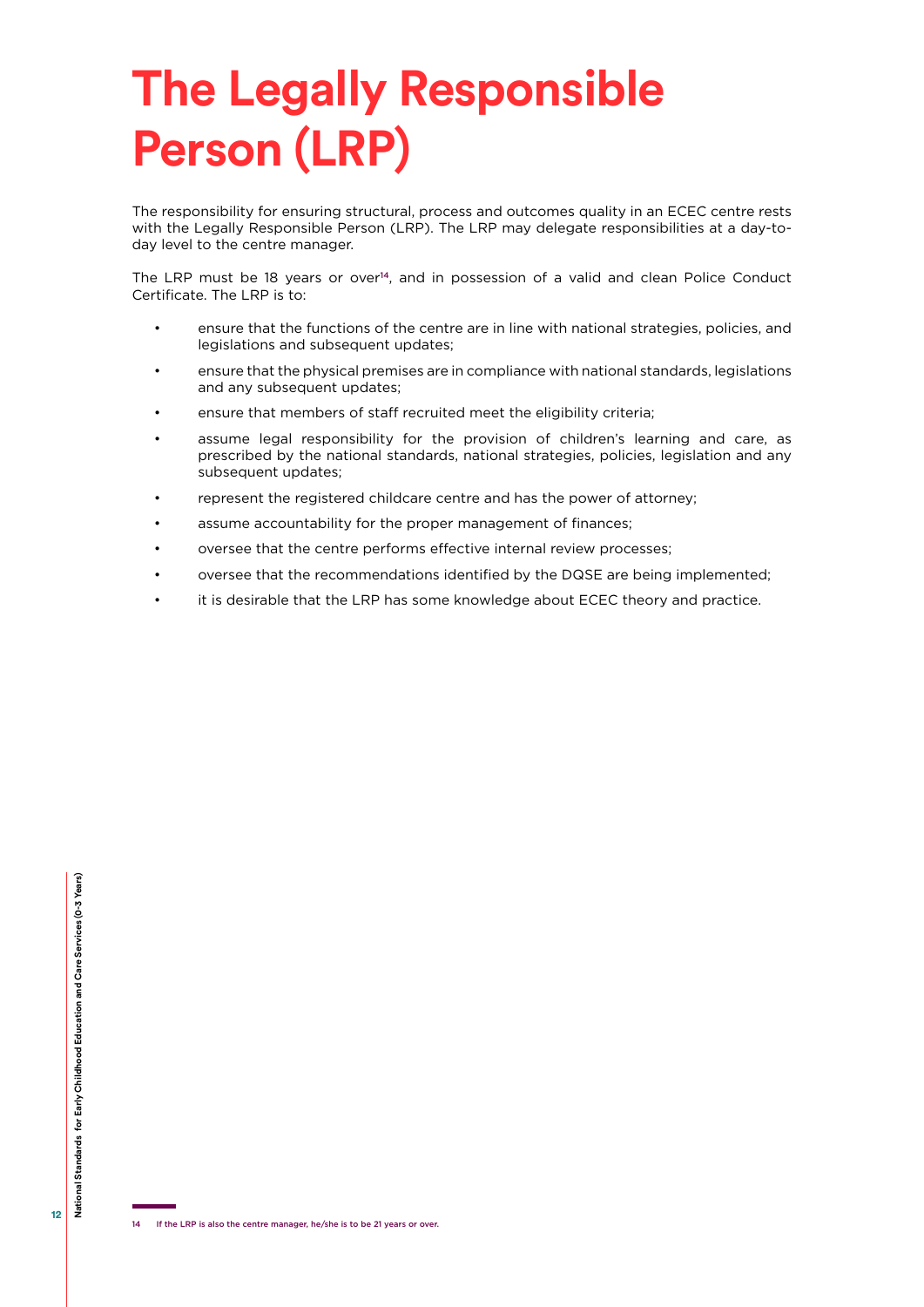# **The Quality Areas**

This document categorises the ten standards of the *National Standards for Child Day Care Facilities* (MFSS, 2006) under two broad quality areas (refer to Table 1). Each quality area is underpinned by a number of standards and indicators (refer to Table 2).

- Quality Area 1: The Quality of the Learning Environment
- Quality Area 2: The Quality of Learning and Care

### Table 1: The 10 Standards (MFSS, 2006) categorised in two broad Quality Areas

| From the <b>National Standards for Child Day</b><br><b>Care Facilities (MFSS, 2006)</b>                                                                                                                                                                                            | To the <b>National Standards for Early</b><br><b>Childhood Education and Care Services</b><br>$(0-3 \text{ years})$ |
|------------------------------------------------------------------------------------------------------------------------------------------------------------------------------------------------------------------------------------------------------------------------------------|---------------------------------------------------------------------------------------------------------------------|
| <b>Standard 1:</b> Suitable Persons<br><b>Standard 2: Physical Environment, Premises</b><br>and Equipment<br><b>Standard 4: Health and Safety of Children</b><br><b>Standard 8: Child Protection</b><br><b>Standard 9: Food and Drink</b>                                          | <b>Quality Area 1</b><br>The Quality of the Learning Environment                                                    |
| <b>Standard 3: Management and Organisation</b><br><b>Standard 5:</b> Care, Learning and Play<br><b>Standard 6:</b> Working in Partnership with<br>Parents<br><b>Standard 7: Behaviour Management</b><br><b>Standard 10: Equal Opportunities and Children</b><br>with Special Needs | <b>Quality Area 2</b><br><b>The Quality of Learning and Care</b>                                                    |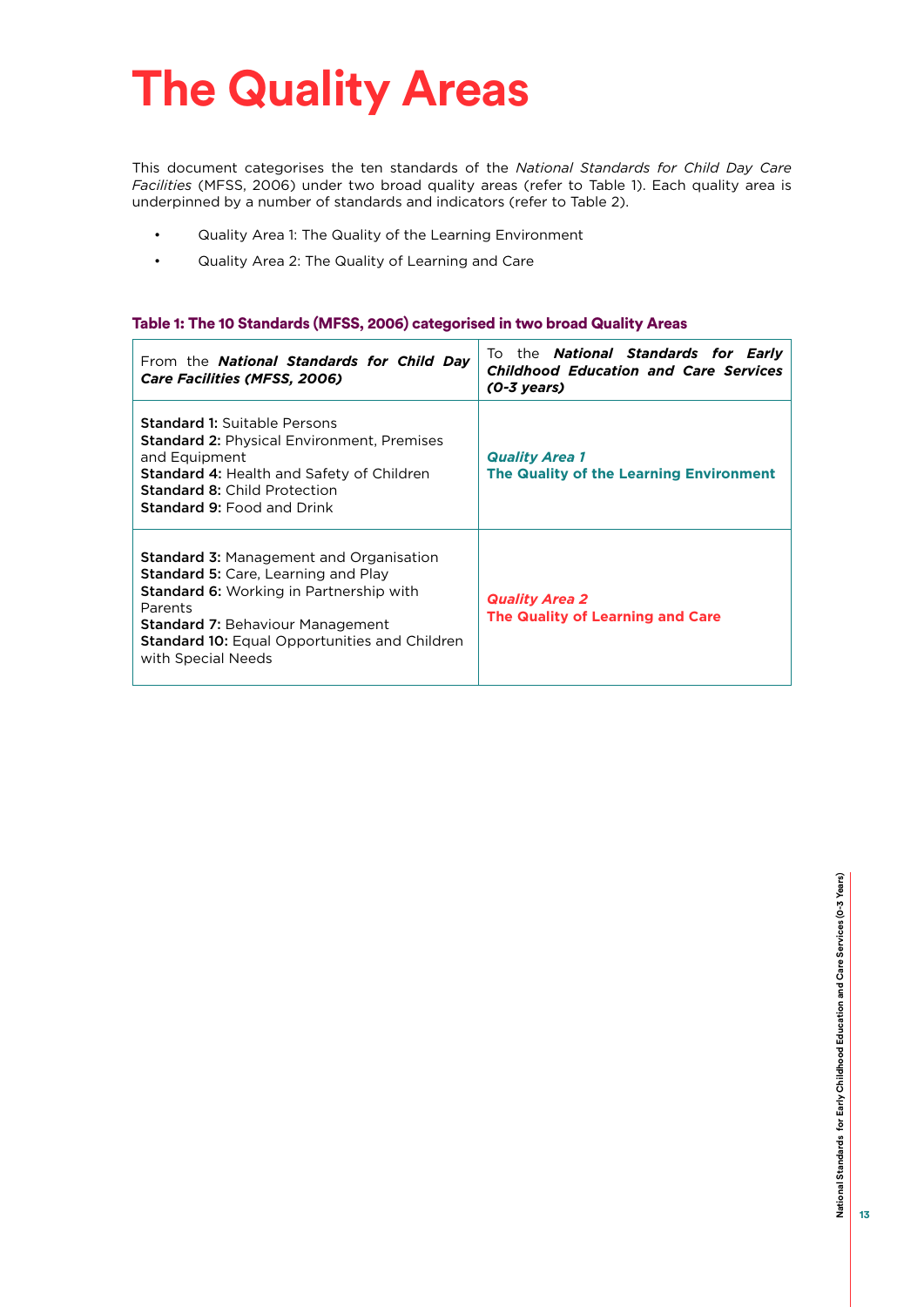| The Quality of the Learning Environment |                                                                                                                                                                                                    |  |
|-----------------------------------------|----------------------------------------------------------------------------------------------------------------------------------------------------------------------------------------------------|--|
| <b>Standard 1.1</b>                     | The centre manager and members of staff meet the respective eligibility<br>criteria and possess the required personal attributes and competences<br>for their specific roles and responsibilities. |  |
| <b>Standard 1.2</b>                     | All employees working with children are to have the official Protection<br>of Minors Act (POMA) clearance.                                                                                         |  |
| <b>Standard 1.3</b>                     | Appropriate child-to-childcare educator ratios are maintained, and<br>the maximum number of children allowed as per required status for<br>operation, is not exceeded.                             |  |
| <b>Standard 1.4</b>                     | The premises are suitable for the service provided.                                                                                                                                                |  |
| <b>Standard 1.5</b>                     | The premises and equipment are safe, secure, clean and regularly<br>maintained.                                                                                                                    |  |
| <b>Standard 1.6</b>                     | The health, wellbeing and safety of children, including children's right<br>to be protected from any abuse, are promoted and ensured at all times.                                                 |  |
| <b>The Quality of Learning and Care</b> |                                                                                                                                                                                                    |  |
| <b>Standard 2.1</b>                     | The effective leadership skills, knowledge and abilities of the centre<br>manager support the provision of education and care that meet<br>regulated standards.                                    |  |
| <b>Standard 2.2</b>                     | All children are welcomed and included in a child-friendly and play-<br>based environment that nurtures their learning and development.                                                            |  |
| <b>Standard 2.3</b>                     | The curriculum helps children to progress in their learning and achieve<br>the desired learning outcomes at their own pace.                                                                        |  |
| <b>Standard 2.4</b>                     | The environment and resources support children's play, learning and<br>development.                                                                                                                |  |
| <b>Standard 2.5</b>                     | Childcare educators nurture meaningful relationships and engage<br>in high quality, enjoyable and stimulating interactions to enhance<br>children's wellbeing, learning and development.           |  |
| <b>Standard 2.6</b>                     | The centre welcomes parents and fosters collaborative partnership to<br>support children's wellbeing, learning and development.                                                                    |  |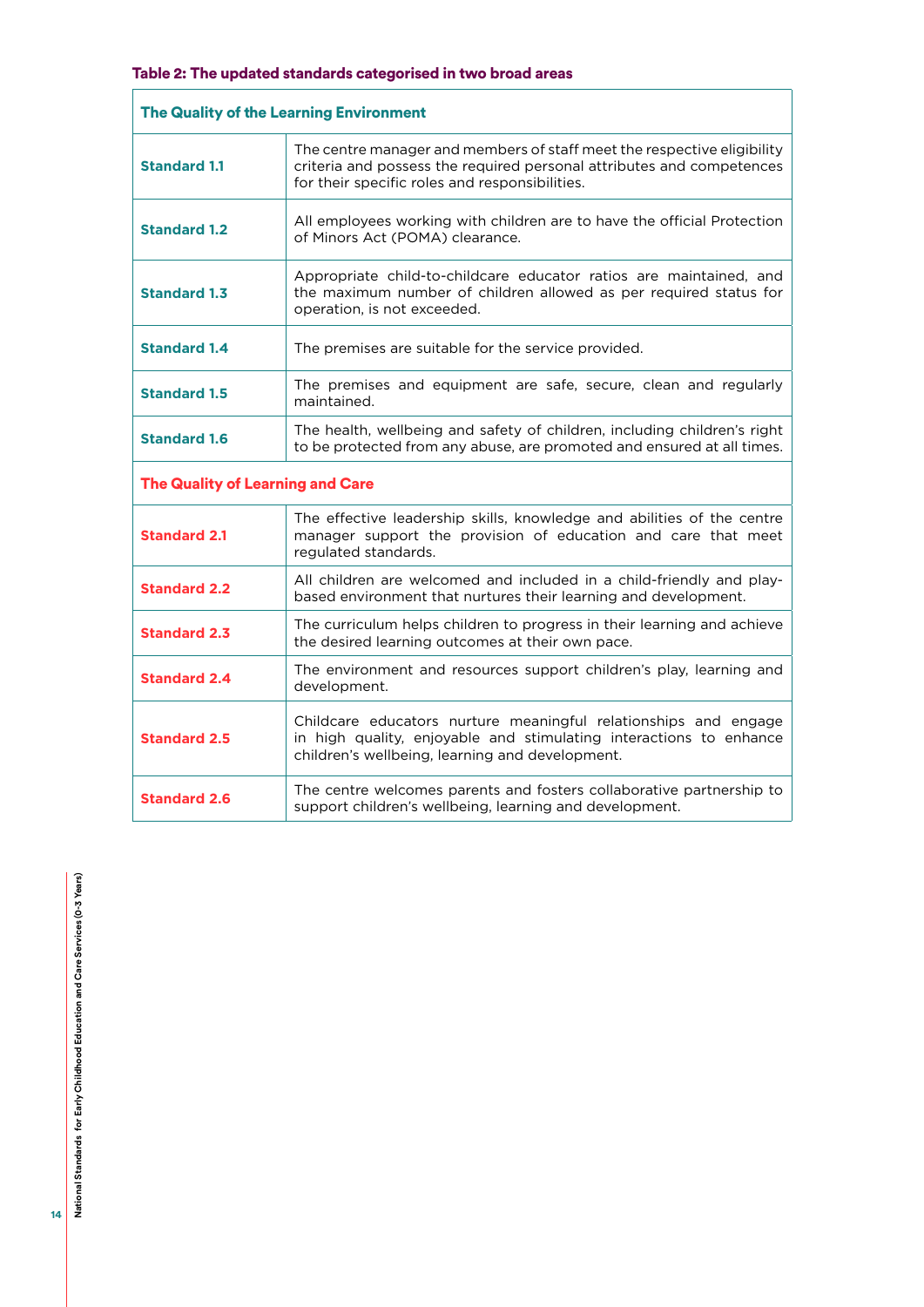### **Quality Area 1: The Quality of the Learning Environment**

### Standard 1.1

The centre manager and members of staff meet the respective eligibility criteria and possess the required personal attributes and competences for their specific roles and responsibilities.

| <b>A. Centre Manager</b>        |                                                                                                                                                                                                             |  |
|---------------------------------|-------------------------------------------------------------------------------------------------------------------------------------------------------------------------------------------------------------|--|
| that<br>The<br>responsibilities | Overall organisation and management of the Centre                                                                                                                                                           |  |
| define the role <sup>15</sup>   | 1.<br>responsible for the organisation and smooth day-to-day<br>running of the Centre;                                                                                                                      |  |
|                                 | co-ordinates and implements effectively the Centre's<br>2.<br>policies, procedures and practices, ensuring that these<br>reflect national legislation, policies, standards and<br>strategies;               |  |
|                                 | leads the implementation of systems, procedures and<br>3.<br>practices that support the provision of a high-quality<br>education and care experience for children;                                          |  |
|                                 | 4. ensures that the Centre's policies, procedures and practices<br>are regularly reviewed and updated;                                                                                                      |  |
|                                 | 5.<br>ensures that any changes and/or modifications to the<br>Centre's policies and procedures are reflected in its Manual<br>of Policies and Procedures:                                                   |  |
|                                 | safeguards health and safety across the centre;<br>6.                                                                                                                                                       |  |
|                                 | 7.<br>leads an effective internal review process to evaluate the<br>quality of practices of the centre, identifies and addresses<br>areas that may require improvement;                                     |  |
|                                 | 8. contributes to the selection and recruitment of members<br>of staff as required;                                                                                                                         |  |
|                                 | 9. liaises with LRP to ensure effective planning for and use<br>of the budget for the day-to-day running of the Centre.                                                                                     |  |
|                                 | Oversees children's learning and wellbeing                                                                                                                                                                  |  |
|                                 | 10. guides and ensures the implementation of a holistic child-<br>centred curriculum:                                                                                                                       |  |
|                                 | safeguards and promotes the rights and wellbeing of all<br>11.<br>children at all times;                                                                                                                    |  |
|                                 | 12. ensures inclusion of all children and equitable opportunities<br>for all:                                                                                                                               |  |
|                                 | 13. monitors children's learning experiences to ensure attention<br>to each child's overall development, guiding parents and<br>members of staff, and liaising with any specialist services<br>as required; |  |
|                                 | 14. identifies and minimises risks for children and handles<br>health and safety issues appropriately;                                                                                                      |  |
|                                 | 15. interacts with, listens and talks to all children.                                                                                                                                                      |  |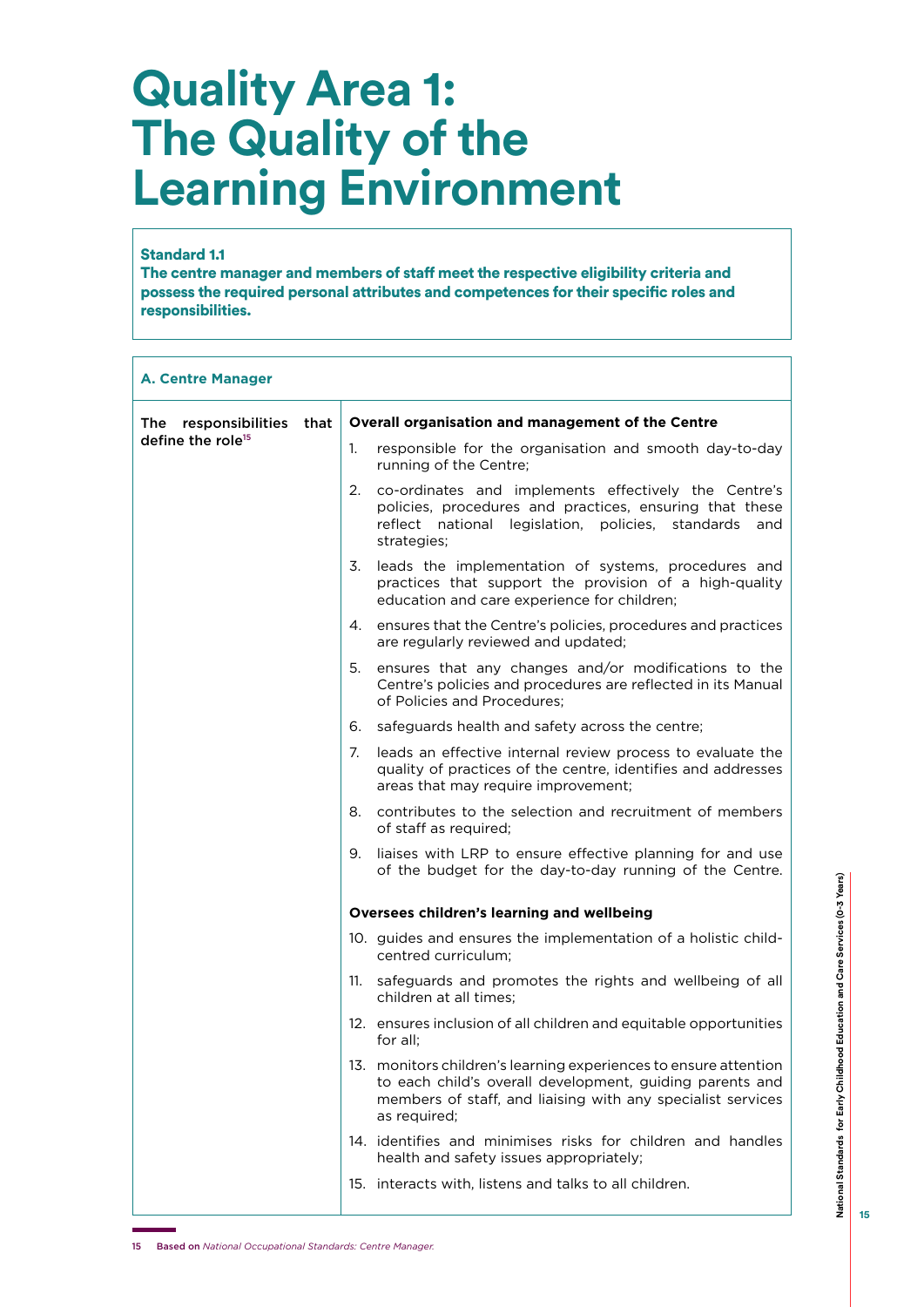|                       | Liaising with parents and other stakeholders                                                                                                                                                                                       |  |
|-----------------------|------------------------------------------------------------------------------------------------------------------------------------------------------------------------------------------------------------------------------------|--|
|                       | 16. builds and maintains positive relationships with all<br>stakeholders, including with the Legally Responsible<br>Person, Childcare Educators and other staff members,<br>parents, children and external professionals/agencies; |  |
|                       | 17. supports parents from enrolment of their child and during<br>transition phases;                                                                                                                                                |  |
|                       | 18. communicates the centre's policies, procedures and<br>practices to parents and ensures that they are followed;                                                                                                                 |  |
|                       | 19. consults with parents and staff as part of regular reviews<br>of the Manual of Policies and Procedures and for internal<br>review purposes;                                                                                    |  |
|                       | 20. establishes and maintains effective, regular communications<br>both within the centre, with parents and other external<br>stakeholders:                                                                                        |  |
|                       | 21. collaborates with parents and encourages their active<br>engagement;                                                                                                                                                           |  |
|                       | 22. communicates regularly with parents on their child's<br>progress and development and overall wellbeing.                                                                                                                        |  |
|                       | Managing staff members and professional development                                                                                                                                                                                |  |
|                       | 23. ensures that roles and responsibilities of members of staff<br>are clear to all:                                                                                                                                               |  |
|                       | 24. ensures that new members of staff are guided towards<br>good practice and their progress is monitored;                                                                                                                         |  |
|                       | 25. monitors and guides the progress and quality of work of<br>members of staff;                                                                                                                                                   |  |
|                       | 26. provides<br>and/or facilitates<br>continuous<br>professional<br>development opportunities for staff members on a regular<br>basis;                                                                                             |  |
|                       | 27. is a reflective practitioner who participates in regular<br>continuous professional development relevant to the role.                                                                                                          |  |
| Age                   | 28. 21 years or over                                                                                                                                                                                                               |  |
| <b>Experience</b>     | 29. a minimum of one year work experience as an educator in<br>the early years.                                                                                                                                                    |  |
| <b>Qualifications</b> | 30. a minimum of MQF Level 5 qualification with at least 60<br>ECTS in Early Childhood Education and Care, including<br>pedagogy, leadership and management, or comparable;                                                        |  |
|                       | 31. a pass at MQF Level 3 in Maltese or Maltese as a Foreign<br>Language and English or comparable <sup>16</sup> ;                                                                                                                 |  |
|                       | 32. a valid Certificate in Paediatric First Aid;                                                                                                                                                                                   |  |
|                       | 33. a valid Food Handling Certificate.                                                                                                                                                                                             |  |
| <b>References</b>     | 34. a valid and clean Police Conduct Certificate to be presented<br>annually;                                                                                                                                                      |  |
|                       | 35. a self-declaration form <sup>17</sup> .                                                                                                                                                                                        |  |

<sup>16</sup> Refer to A Language Policy for the Early Years in Malta and Gozo (MEDE, 2015). Already employed centre managers who require<br>further training in either Maltese or English, or in both languages, can enrol in an accredite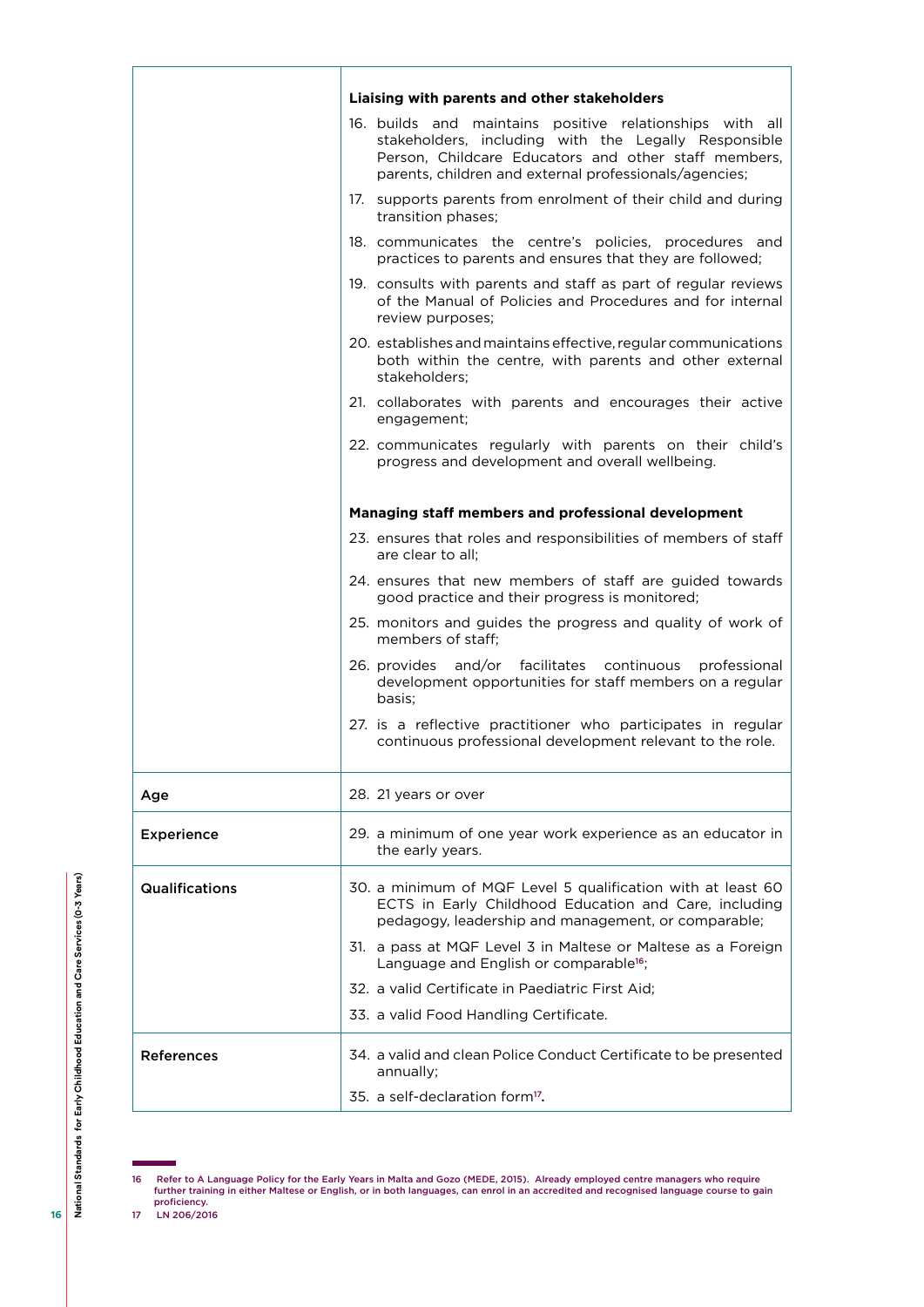| <b>B. Childcare Educator (CCE)</b> |                                  |                                                                                                                                                                                                             |
|------------------------------------|----------------------------------|-------------------------------------------------------------------------------------------------------------------------------------------------------------------------------------------------------------|
| The responsibilities that          | <b>Working within the centre</b> |                                                                                                                                                                                                             |
| define the role <sup>18</sup>      | 1.                               | meets regulatory requirements of the centre;                                                                                                                                                                |
|                                    | 2.                               | contributes to the day-to-day running of the centre;                                                                                                                                                        |
|                                    | 3.                               | implements policies, procedures and practices that reflect<br>the provision of a high-quality education and care experience<br>for the children;                                                            |
|                                    |                                  | 4. contributes to the regular review and update of the centre's<br>policies, procedures and practices;                                                                                                      |
|                                    | 5.                               | be prepared to act as a point of reference in the event of<br>emergencies in the absence of the centre manager;                                                                                             |
|                                    | 6.                               | follows and maintains a healthy, safe and secure environment<br>within the centre:                                                                                                                          |
|                                    | 7.                               | contributes to the internal evaluation of the quality<br>of practices of the service and areas that may require<br>improvement;                                                                             |
|                                    | 8.                               | contributes to and follows on the centre's development<br>planning.                                                                                                                                         |
|                                    |                                  | Working for children's learning and wellbeing                                                                                                                                                               |
|                                    |                                  | 9. follows and implements a holistic child-centred curriculum<br>and according to the National Curriculum Framework;                                                                                        |
|                                    |                                  | 10. provides physical care that promotes the health, wellbeing<br>and development of all children;                                                                                                          |
|                                    | 11.                              | creates an environment that promotes and encourages<br>positive learning and behaviour;                                                                                                                     |
|                                    |                                  | 12. plans for and facilitates each child's holistic learning and<br>development;                                                                                                                            |
|                                    |                                  | 13. monitors each child's holistic progress in learning and<br>development;                                                                                                                                 |
|                                    |                                  | 14. assesses each child's holistic learning and development;                                                                                                                                                |
|                                    |                                  | 15. recognises and responds to the different individual needs of<br>every child, ensuring inclusion and participation in the full<br>range of learning experiences taking place;                            |
|                                    |                                  | 16. actively listens, talks and interacts meaningfully with all the<br>children;                                                                                                                            |
|                                    |                                  | 17. monitors children's learning experiences to ensure attention<br>to each child's overall development, guiding parents and<br>members of staff, and liaising with any specialist services as<br>required; |
|                                    |                                  | 18. identifies and minimises risks for children and handles health<br>and safety issues appropriately;                                                                                                      |
|                                    |                                  | 19. interacts with, listens and talks to all children.                                                                                                                                                      |
|                                    |                                  | 20. provides a language-rich environment, ensuring the balanced<br>provision of both Maltese and English;                                                                                                   |
|                                    |                                  | 21. supports children and their families who are bilingual,<br>multilingual or whose preferred language is not Maltese or<br>English.                                                                       |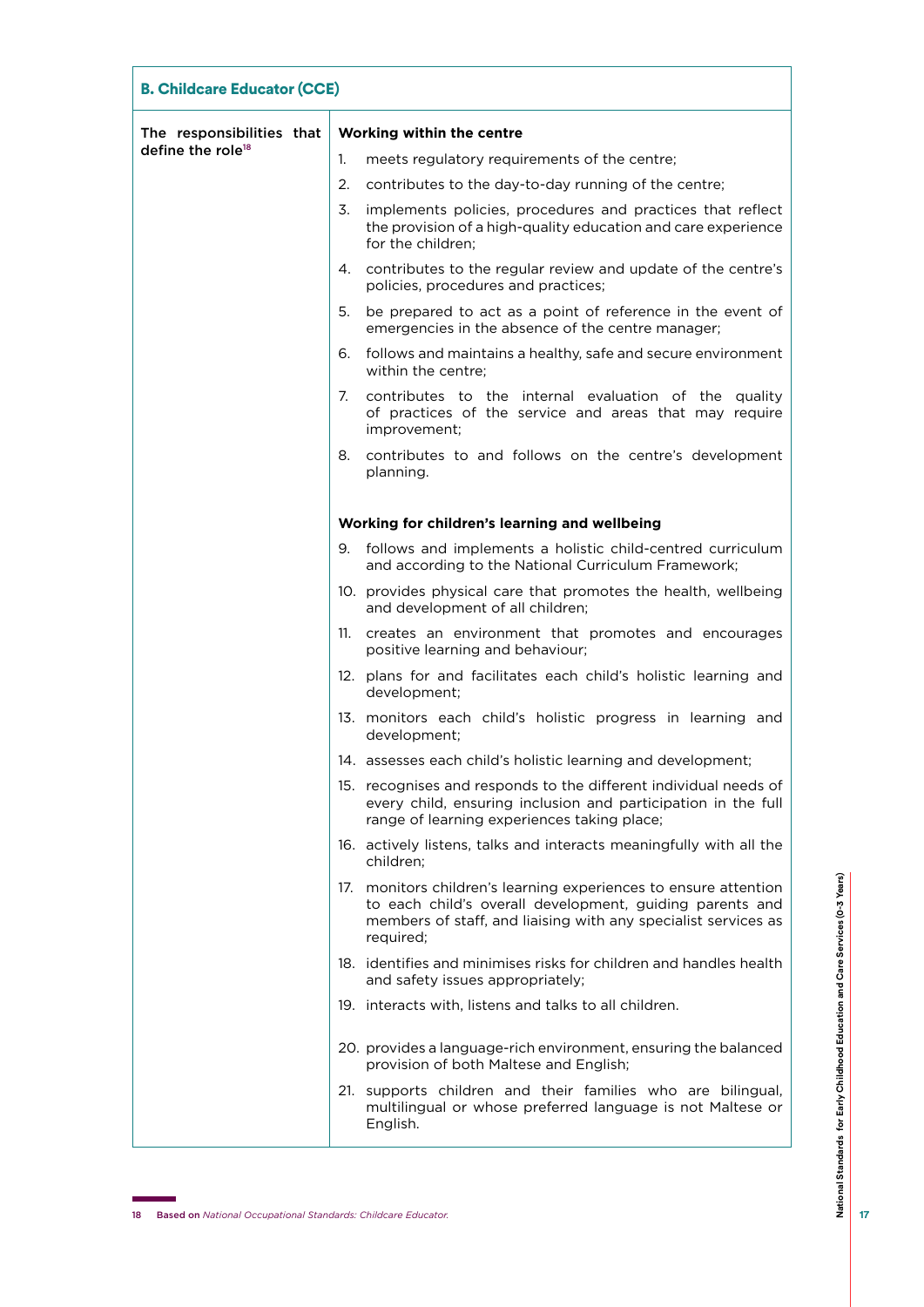|                                        | <b>Collaborating with parents and other stakeholders</b>                                                                                                                                                                     |
|----------------------------------------|------------------------------------------------------------------------------------------------------------------------------------------------------------------------------------------------------------------------------|
|                                        | 22. is available for all stakeholders, developing and nurturing<br>positive relationships with parents, children and external<br>professionals/agencies;                                                                     |
|                                        | 23. supports parents in the educational journey of their child<br>and during all transition phases;                                                                                                                          |
|                                        | 24. guides and supports parents to follow the centre's policies,<br>procedures and practices;                                                                                                                                |
|                                        | 25. communicates, guides and supports parents in the learning<br>and development progress of their children;                                                                                                                 |
|                                        | 26. establishes and maintains effective, regular communications<br>both within the centre, with parents and other external<br>stakeholders.                                                                                  |
|                                        | Collaborating with other members of staff and professional<br>development                                                                                                                                                    |
|                                        | 27. is a reflective practitioner who participates in regular<br>continuous professional development;                                                                                                                         |
|                                        | 28. maintains a collaborative and respectful relationship with<br>the Legally Responsible Person, the centre manager and<br>other members of staff.                                                                          |
| Age                                    | 29. 18 years or over                                                                                                                                                                                                         |
| Qualifications                         | 30. a minimum of MQF Level 4 qualification with at least 60 ECTS<br>in Early Childhood Education and Care <sup>19</sup> or comparable;                                                                                       |
|                                        | 31. a pass at MQF Level 3 in Maltese or Maltese as a Foreign<br>Language and English or comparabile <sup>20</sup> ;                                                                                                          |
|                                        | 32. a valid Certificate in Paediatric First Aid:                                                                                                                                                                             |
|                                        | 33. a valid Food Handling Certificate.                                                                                                                                                                                       |
| <b>References</b>                      | 34. a valid and clean Police Conduct Certificate to be presented<br>annually;                                                                                                                                                |
|                                        | 35. a self-declaration form <sup>21</sup> .                                                                                                                                                                                  |
| <b>Night ECEC Service</b><br>Provision | 36. in the absence of the centre manager, one of the childcare<br>educators is to act as a point of reference in case of<br>emergencies and to monitor the night service provision<br>whilst adhering to national standards. |

19 Based on National Occupational Standards: Childcare Educator.

20 Refer to A Language Policy for the Early Years in Malta and Gozo (MEDE, 2015). Already employed childcare educators who require<br>further training in either Maltese or English, or in both languages, can enrol in an accred proficiency.

21 LN 206/2016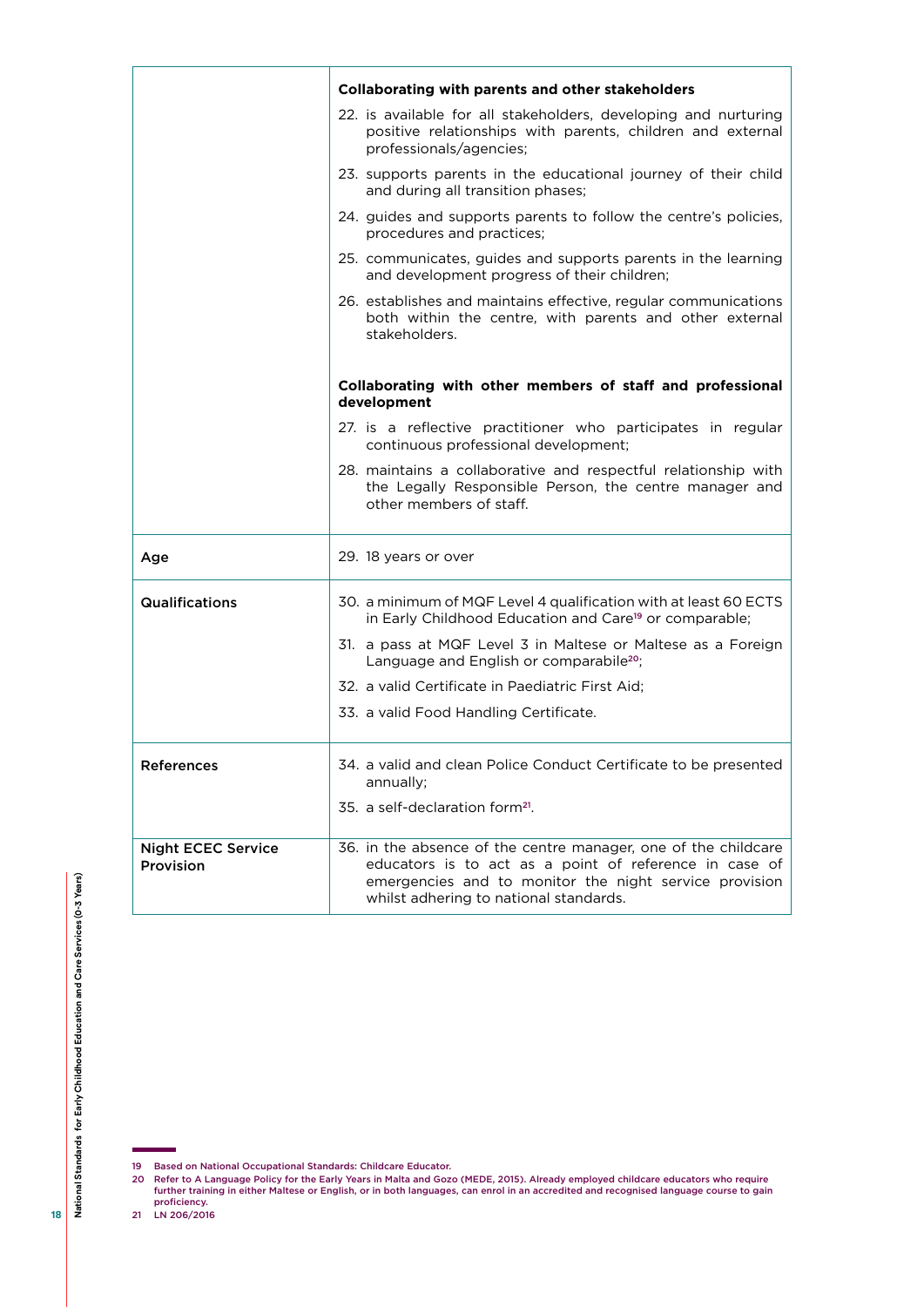| C. Assistant to the Childcare Educator (ACCE) <sup>22</sup> |                                                                                                                                                                                                                                                                            |  |
|-------------------------------------------------------------|----------------------------------------------------------------------------------------------------------------------------------------------------------------------------------------------------------------------------------------------------------------------------|--|
| Description of role                                         | works in collaboration with the centre manager, the<br>1.<br>childcare educator being assisted and parents;                                                                                                                                                                |  |
|                                                             | 2 <sub>1</sub><br>assists and supports the childcare educator in the provision<br>of care, learning and play (see description of role of<br>childcare educators above);                                                                                                    |  |
|                                                             | ensures that the children are in a safe and comfortable<br>3.<br>environment and receive the personal attention required<br>to promote learning, respectful care, and children's holistic<br>wellbeing.                                                                    |  |
| Age                                                         | 4. 23 years or over <sup>23</sup>                                                                                                                                                                                                                                          |  |
| Pre-requisites and<br>qualifications                        | 5. evidence of enrolment with an accredited institution<br>licensed with MFHEA to offer training in childcare theory<br>and practice at MQF Level 3 with at least 30 ECTS that<br>is specifically organised for the Assistant to the Childcare<br>Educator <sup>24</sup> : |  |
|                                                             | 6. ability to communicate effectively in Maltese and English <sup>25</sup> ;                                                                                                                                                                                               |  |
|                                                             | a valid Certificate in Paediatric First Aid;<br>7.                                                                                                                                                                                                                         |  |
|                                                             | 8. a valid Food Handling certificate.                                                                                                                                                                                                                                      |  |
| <b>References</b>                                           | 9. a valid and clean Police Conduct Certificate to be presented<br>annually:                                                                                                                                                                                               |  |
|                                                             | 10. a self-declaration form <sup>26</sup> .                                                                                                                                                                                                                                |  |

| D. Administrative Staff |                                                                                |
|-------------------------|--------------------------------------------------------------------------------|
| Age                     | 18 years or over                                                               |
| <b>Qualifications</b>   | as per centre requirements<br>2.                                               |
| References              | a valid and clean Police Conduct Certificate to be presented<br>3.<br>annually |

| <b>E. Ancillary Staff</b> |                  |                                                              |
|---------------------------|------------------|--------------------------------------------------------------|
| Age                       | 18 years or over |                                                              |
| <b>Qualifications</b>     | 2.               | as per centre requirements                                   |
| References                | annually         | a valid and clean Police Conduct Certificate to be presented |

26 LN206/2016

<sup>22</sup> Assistants to the Childcare Educators (ACCEs) may be employed to assist qualified and approved childcare educators provided that at<br>least 50% of the staff complement are approved childcare educators with an MQF level 4

<sup>23</sup> This regulation provides the opportunity to persons aged 23 years and over to enrol in the MQF Level 3 award. In the long term the aim is that all those employed in this capacity will avail themselves of the opportunity to upgrade their study to a full qualification.

<sup>24</sup> Based on *National Occupational Standards: Assistant to the Childcare Educator.*

<sup>25</sup> Refer to A Language Policy for the Early Years in Malta and Gozo (MEDE, 2015)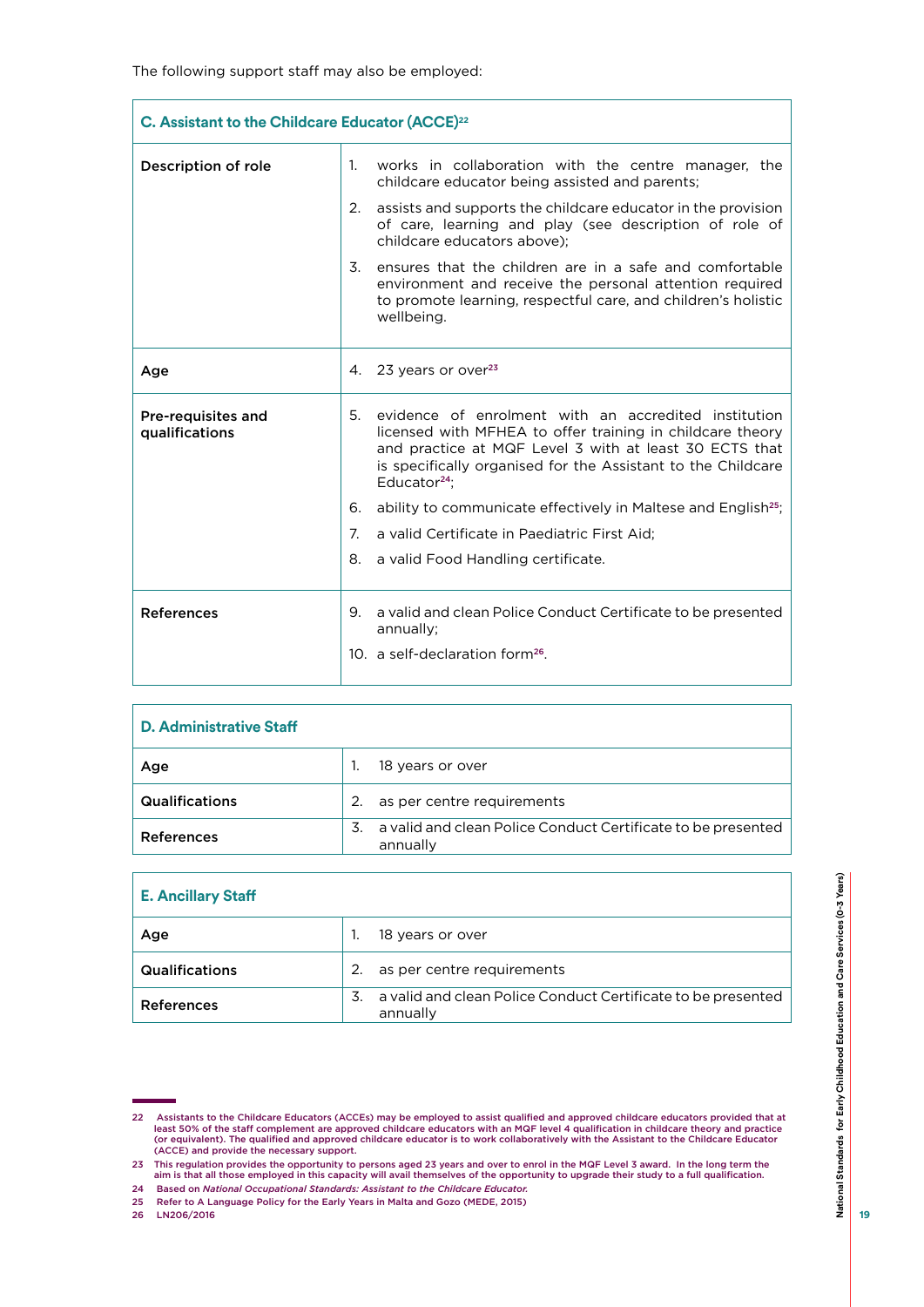#### **F. Childcare Educator Trainee**

*Childcare educator trainees undertaking training leading to an MQF level 4 qualification in childcare theory and practice are not to be counted as part of the child-to-childcare educator ratio. Their role in the centre is linked to the requirements of their course. While on placement at the ECEC centre, childcare educator trainees are to be supervised by a nominated and qualified member of staff.*

#### Standard 1.2 All employees working with children are to have the official Protection of Minors Act (POMA) clearance.

| <b>Indicators</b> | the manager, childcare educators and all employees<br>(including possible subcontracted ancillary staff) have<br>official POMA clearance: |
|-------------------|-------------------------------------------------------------------------------------------------------------------------------------------|
|                   | 2. POMA to be renewed annually.                                                                                                           |

| <b>Standard 1.3</b><br>of children allowed as per required status for operation, is not exceeded. |                                                                                                                        | Appropriate child-to-childcare educator ratios are maintained, and the maximum number                                                         |  |
|---------------------------------------------------------------------------------------------------|------------------------------------------------------------------------------------------------------------------------|-----------------------------------------------------------------------------------------------------------------------------------------------|--|
| <b>Indicators</b>                                                                                 | the centre always complies with the maximum number of<br>1.<br>children allowed, as per required status for operation; |                                                                                                                                               |  |
|                                                                                                   | 2.<br>ratios as follows:                                                                                               | the centre complies with the child-to-childcare educator                                                                                      |  |
|                                                                                                   | <b>Child-to-Childcare Educator Ratios in Centre-Based and</b><br><b>Work-Based Services</b>                            |                                                                                                                                               |  |
|                                                                                                   | Age of children                                                                                                        | Number of children cared for by a                                                                                                             |  |
|                                                                                                   | (months)                                                                                                               | qualified childcare educator                                                                                                                  |  |
|                                                                                                   | $0$ to 12                                                                                                              | 3                                                                                                                                             |  |
|                                                                                                   | 13 to 24                                                                                                               | 5                                                                                                                                             |  |
|                                                                                                   | 25 to 36 <sup>27</sup>                                                                                                 | 6                                                                                                                                             |  |
|                                                                                                   | mixed group <sup>28</sup>                                                                                              | 6                                                                                                                                             |  |
|                                                                                                   | Age of children<br>(months)                                                                                            | Number of children cared for by a<br>qualified and approved childcare<br>educator AND an assistant to the<br>childcare educator <sup>29</sup> |  |
|                                                                                                   | 0 to 12                                                                                                                | 5                                                                                                                                             |  |
|                                                                                                   | 13 to 24                                                                                                               | 8                                                                                                                                             |  |
|                                                                                                   | 25 to $36^{30}$                                                                                                        | 10 <sup>°</sup>                                                                                                                               |  |
|                                                                                                   | mixed group $31$                                                                                                       | 10 <sup>°</sup>                                                                                                                               |  |
|                                                                                                   |                                                                                                                        |                                                                                                                                               |  |

National Standards for Early Childhood Education and Care Services (0-3 Years) **National Standards for Early Childhood Education and Care Services (0-3 Years)**

30 May be extended by a few weeks until the child can be admitted to Kindergarten.<br>31 Within the mixed group, only one child can be under the age of eighteen months.

<sup>27</sup> May be extended by a few weeks until the child can be admitted to Kindergarten.

<sup>28</sup> Within the mixed group, only one child can be under the age of eighteen months.

<sup>29</sup> While every effort is to be made to adhere to the established ratios, exceptional circumstances might require some flexibility in their application. Refer to Appendix 1: *Ratio Permutations.* The limits indicated in this appendix should not be exceeded under any circumstances.

Within the mixed group, only one child can be under the age of eighteen months.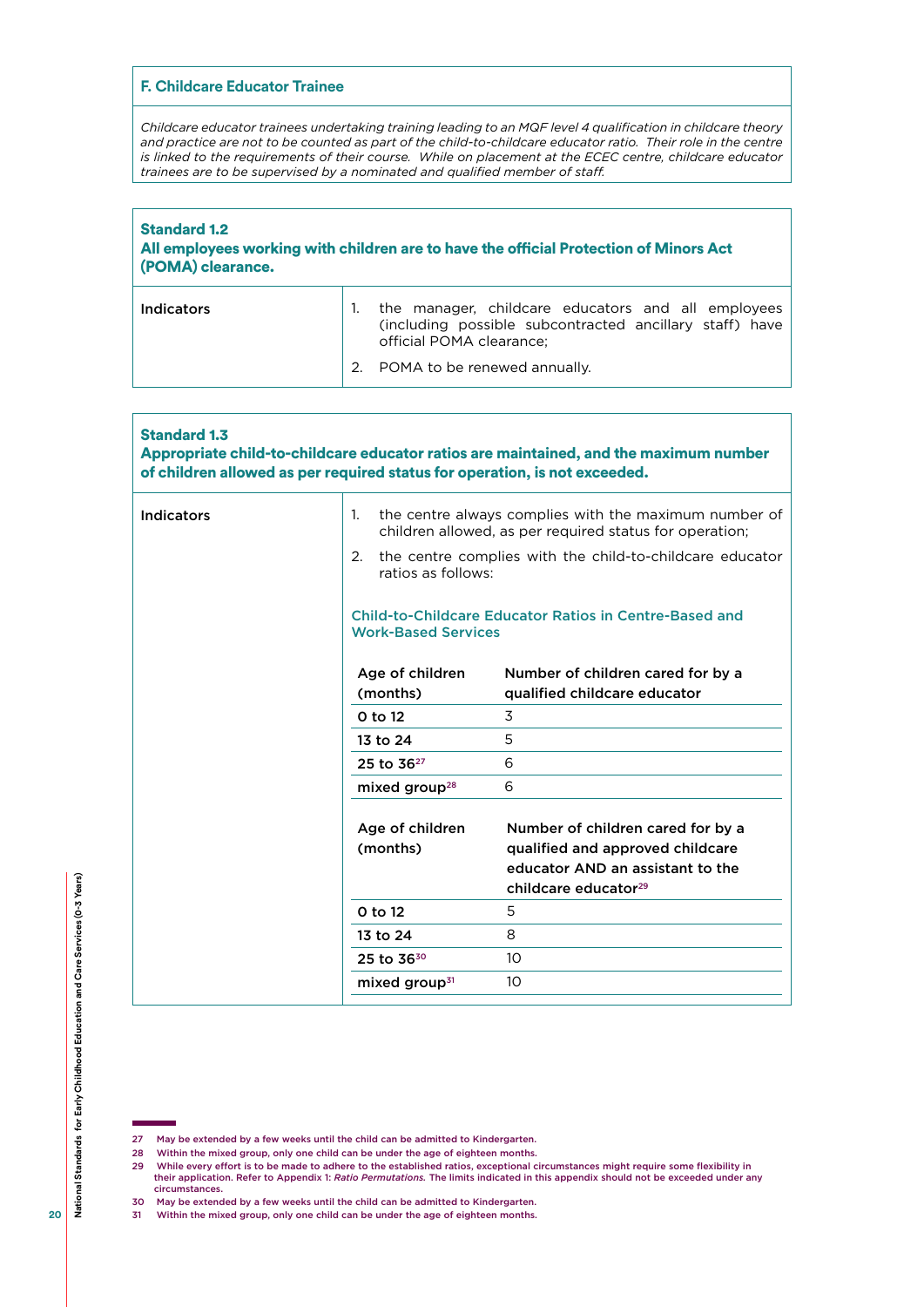| <b>Standard 1.4</b><br>The premises are suitable for the service provided <sup>32</sup> . |                                                                                                                                                                                                                                                          |  |  |  |
|-------------------------------------------------------------------------------------------|----------------------------------------------------------------------------------------------------------------------------------------------------------------------------------------------------------------------------------------------------------|--|--|--|
| <b>Centre-Based</b><br><b>Services</b>                                                    | the premises follow the principles of universal design and are organised<br>$1_{\cdot}$<br>so that spaces can be accessed, understood and used, to the greatest<br>extent possible, by everyone;                                                         |  |  |  |
|                                                                                           | the premises should have a $5m^2$ of accessible space per child;<br>2.                                                                                                                                                                                   |  |  |  |
|                                                                                           | 3. the design of the centre should allow for the free movement of children<br>between different areas and activities and enables them to engage in<br>both indoor and outdoor activities. It also allows staff to supervise and<br>engage with children; |  |  |  |
|                                                                                           | 4. the premises have a well-functioning IT infrastructure and are digitally<br>equipped to support the integration of digital technology within the<br>centre:                                                                                           |  |  |  |
|                                                                                           | 5. the premises work well for everyone and support the education<br>and care of a wide range of children while providing an enabling<br>environment for a diversity of staff, family members and visitors.                                               |  |  |  |
| <b>Night ECEC</b><br><b>Service</b><br>Provision <sup>33</sup>                            | 6. in night ECEC service provision the child capacity is to reflect the<br>number of cots and/or beds approved for the overnight sleep of<br>children;                                                                                                   |  |  |  |
|                                                                                           | 7.<br>appropriate distancing between cots;                                                                                                                                                                                                               |  |  |  |
|                                                                                           | 8.<br>free from disturbers of restful sleep.                                                                                                                                                                                                             |  |  |  |

| <b>Standard 1.5</b><br>The premises and equipment are safe, secure, clean and regularly maintained. |                                                                                                                                                                                                                                                                                                                                                                          |  |  |  |
|-----------------------------------------------------------------------------------------------------|--------------------------------------------------------------------------------------------------------------------------------------------------------------------------------------------------------------------------------------------------------------------------------------------------------------------------------------------------------------------------|--|--|--|
| <b>Indicators</b>                                                                                   | the premises, equipment and resources used within the centre are<br>1.<br>examined and declared safe for use by children and the members of<br>staff;                                                                                                                                                                                                                    |  |  |  |
|                                                                                                     | all resources, including natural resources are used according to safety<br>2.<br>requirements in relation to the children's age and competences;                                                                                                                                                                                                                         |  |  |  |
|                                                                                                     | the centre has a valid Health and Safety Risk Assessment Report<br>3.<br>which is prepared by a competent person and which is updated as<br>necessary and not later than every two years. Hazards which give rise to<br>unacceptable health and safety risks are to be controlled according to<br>their risk severity and recorded in an updated Risk Assessment Report; |  |  |  |
|                                                                                                     | 4. the electrical installation must be certified safe annually by a licensed<br>electrician. Three-phase installations are to be certified by an electrician<br>holding licence B;                                                                                                                                                                                       |  |  |  |
|                                                                                                     | all electrical appliances must be submitted to a PAT (Portable Appliance<br>5.<br>Testing) regime and certified annually by a licensed electrician;                                                                                                                                                                                                                      |  |  |  |
|                                                                                                     | all play equipment and resources are suitably designed for children,<br>6.<br>regularly cleaned, and well-maintained;                                                                                                                                                                                                                                                    |  |  |  |
|                                                                                                     | the premises are kept in a good state of maintenance, cleanliness and<br>7.<br>repair, and staff maintain and encourage good standards of hygiene <sup>34</sup> ;                                                                                                                                                                                                        |  |  |  |
|                                                                                                     | the premises are according to Sanitary laws and regulations;<br>8.                                                                                                                                                                                                                                                                                                       |  |  |  |
|                                                                                                     | only authorised persons are permitted entry in the indoor and outdoor<br>9.<br>areas of the centre.                                                                                                                                                                                                                                                                      |  |  |  |

<sup>32</sup> Refer to the Registration Criteria for Early Childhood Education and Care Services (0-3years).

34 Cleaning routines of the premises include daily cleaning of resources used by children during play.

**21**

**National Standards for Early Childhood Education and Care Services (0-3 Years)**

National Standards for Early Childhood Education and Care Services (0-3 Years)

<sup>33</sup> Reference made to Night ECEC Service Provision must take into account ALL indicators in the relevant standard.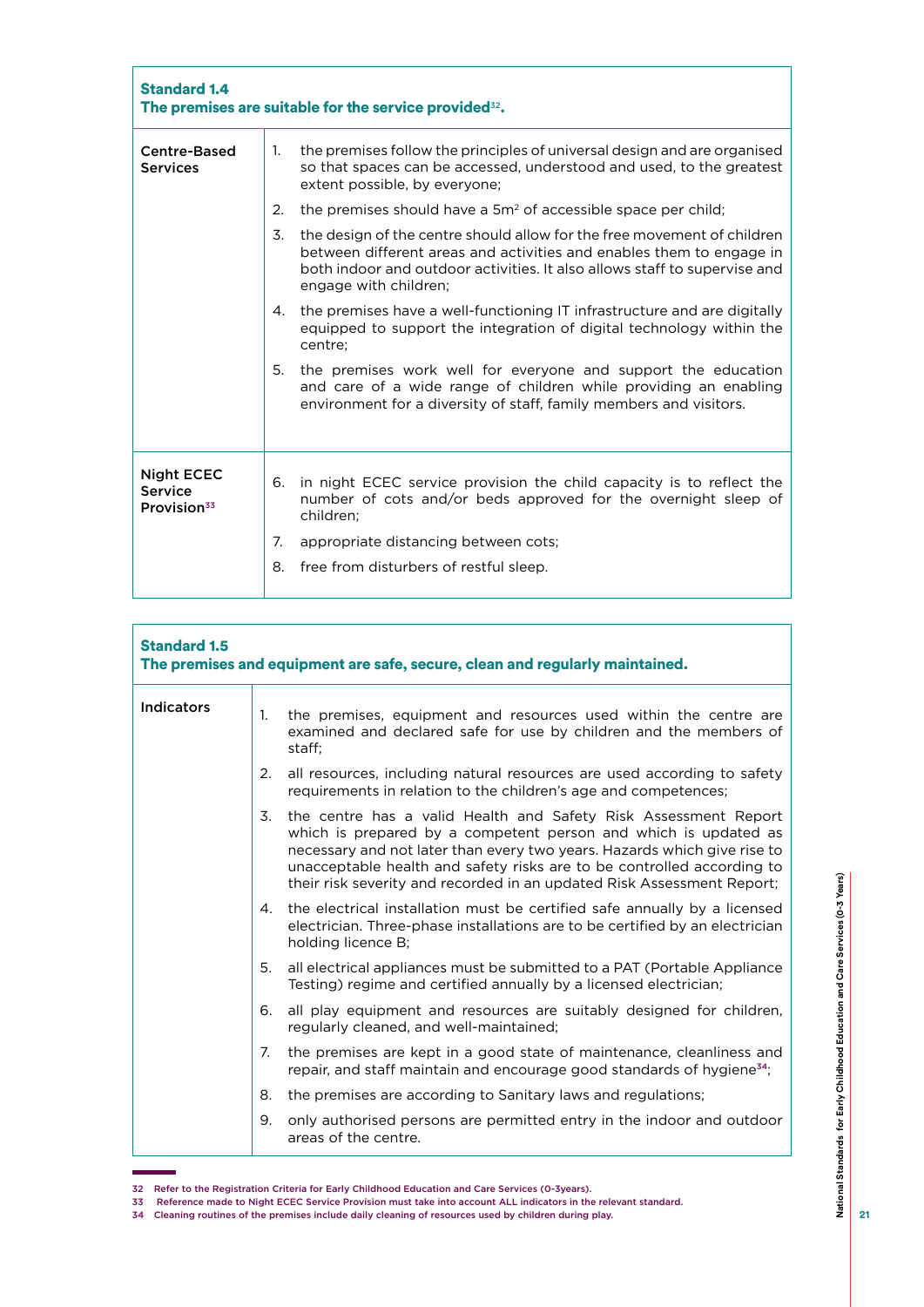| <b>Standard 1.6</b><br>The health, wellbeing and safety of children, including children's right to be protected from<br>any abuse, are promoted and ensured at all times. |                                                                                                                                                                                                                                                                                                                                                                                                                                                                                                                                                                                                                                                                 |  |  |  |
|---------------------------------------------------------------------------------------------------------------------------------------------------------------------------|-----------------------------------------------------------------------------------------------------------------------------------------------------------------------------------------------------------------------------------------------------------------------------------------------------------------------------------------------------------------------------------------------------------------------------------------------------------------------------------------------------------------------------------------------------------------------------------------------------------------------------------------------------------------|--|--|--|
| <b>Indicators</b>                                                                                                                                                         | staff members are fully committed to:<br>1.<br>care for each child;<br>$\sum$<br>promote the good health and safety of all children;<br>$\mathcal{F}$<br>take all reasonable precautions to prevent accidents and the<br>≻<br>spread of infection among children in the centre;<br>safeguard the children's right to be protected from any abuse or<br>⋗<br>physical ill-treatment;<br>supervise children at all times including during napping/sleeping<br>≻<br>in the quiet area;<br>ensure that appropriate procedures are in place to address each of the<br>2.<br>above:<br>3.<br>ensure that appropriate procedures are in place to deal with any natural |  |  |  |
| <b>Night ECEC</b><br><b>Service</b><br>Provision                                                                                                                          | or other emergencies.<br>a minimum of two members of staff are on duty during operational<br>4.<br>hours:<br>staff members actively supervise all children during the night service<br>5.<br>provision. Staff on duty shall be awake and alert to the needs of the<br>children:<br>an appropriate infant cot/toddler bed is provided for each child <sup>35</sup> . Staff<br>6.<br>members monitor that these are safe, regularly cleaned and maintained <sup>36</sup> ;                                                                                                                                                                                        |  |  |  |
|                                                                                                                                                                           | 7.<br>all staff members must annually complete training on measures that can<br>be taken to reduce the risk of Sudden Infant Death Syndrome (SIDS).                                                                                                                                                                                                                                                                                                                                                                                                                                                                                                             |  |  |  |



35 Chairs, sofas, pillows, adult beds, waterbeds, beanbags, pushchairs, car seats, baby recliners are not suitable cot/bed replacements. 36 Nothing is allowed in the cot/bed with the child except a pacifier. Cot/bed sheets must be tight fitting and bedding, linen and children's personal hygienic items are regularly cleaned and well-maintained.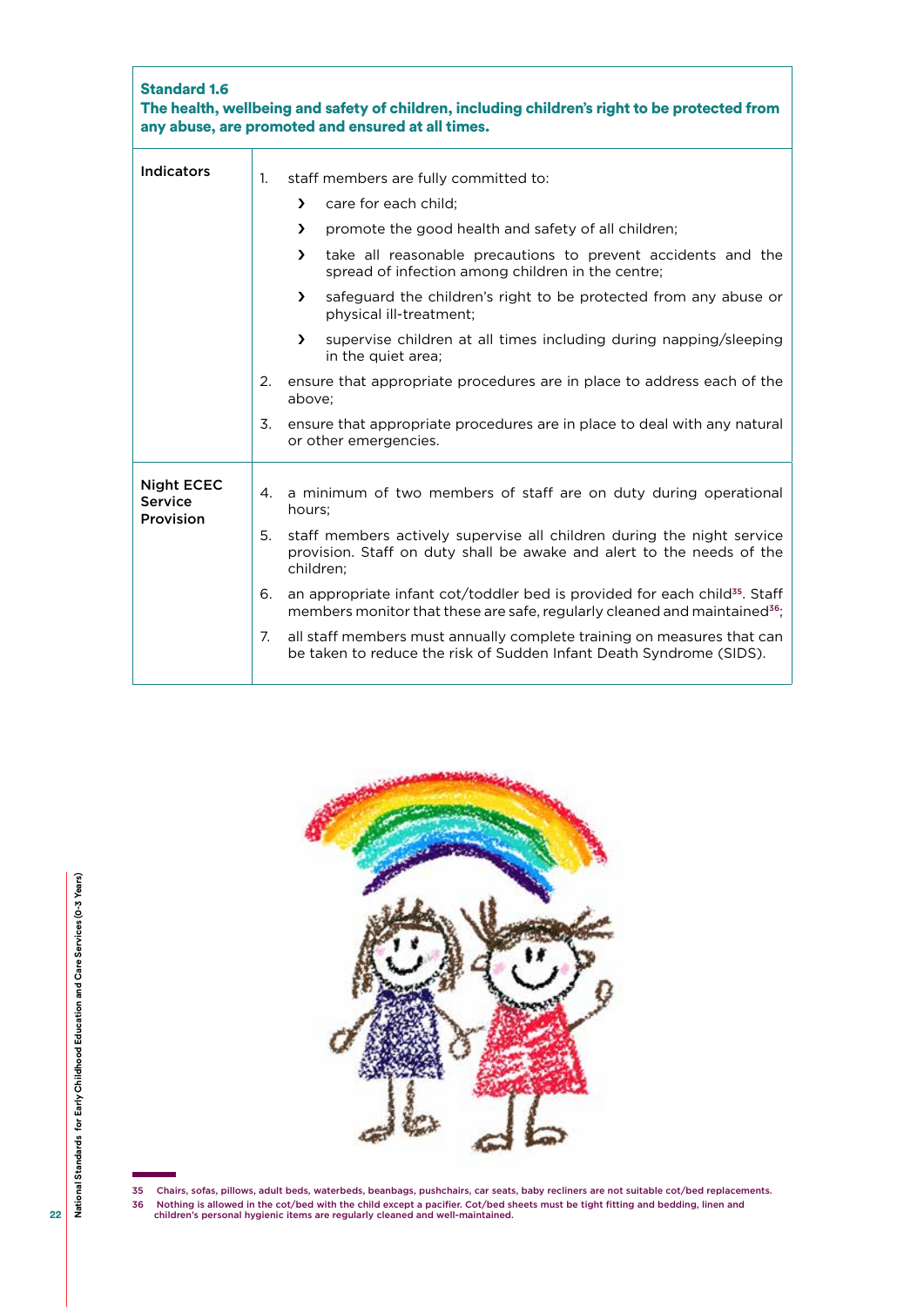### **Quality Area 2: The Quality of Learning and Care**

| <b>Standard 2.1</b><br>The effective leadership skills, knowledge and abilities of the centre manager support the<br>provision of an education and care that meet regulated standards. |                                                                                                                                                                                                                             |  |  |
|----------------------------------------------------------------------------------------------------------------------------------------------------------------------------------------|-----------------------------------------------------------------------------------------------------------------------------------------------------------------------------------------------------------------------------|--|--|
| <b>Indicators</b>                                                                                                                                                                      | the manager effectively fulfils the responsibilities defined in the role<br>1.<br>description outlined in Standard 1.1;                                                                                                     |  |  |
|                                                                                                                                                                                        | the manager actively promotes the centre's philosophy, ensures that<br>2.<br>it reflects national legislation, policies, standards, strategies and that<br>respects the holistic development of the child;                  |  |  |
|                                                                                                                                                                                        | the manager ensures there is a clear vision for the centre with clearly<br>3.<br>defined aims and objectives that are shared with all stakeholders;                                                                         |  |  |
|                                                                                                                                                                                        | the manager maintains and promotes high standards of practice<br>4.<br>including, transdisciplinary and collaborative teamwork;                                                                                             |  |  |
|                                                                                                                                                                                        | 5.<br>the manager maintains clear lines of responsibility in day-to-day<br>management;                                                                                                                                      |  |  |
|                                                                                                                                                                                        | the manager is aware of the strengths and challenges of the centre and<br>6.<br>inspires commitment to continual improvement;                                                                                               |  |  |
|                                                                                                                                                                                        | the manager ensures that effective internal review processes are in<br>7.<br>place and are used to inform improvement in the quality of the service<br>provision;                                                           |  |  |
|                                                                                                                                                                                        | the manager promotes reflective practice and supports all practitioners,<br>8.<br>including new staff members, to continually improve their practice;                                                                       |  |  |
|                                                                                                                                                                                        | the manager regularly reflects on their own practice and consults with<br>9.<br>the different stakeholders, acting upon the feedback received;                                                                              |  |  |
|                                                                                                                                                                                        | 10. the manager establishes collaborative partnerships with parents,<br>practitioners, other professionals and the general community to<br>safeguard and promote the rights of the child and their holistic<br>development; |  |  |
|                                                                                                                                                                                        | 11. the manager ensures the effective planning and implementation of the<br>DQSE's recommendations;                                                                                                                         |  |  |
|                                                                                                                                                                                        | 12. the manager maintains oversight of children's overall progress in line<br>with curricular expectations.                                                                                                                 |  |  |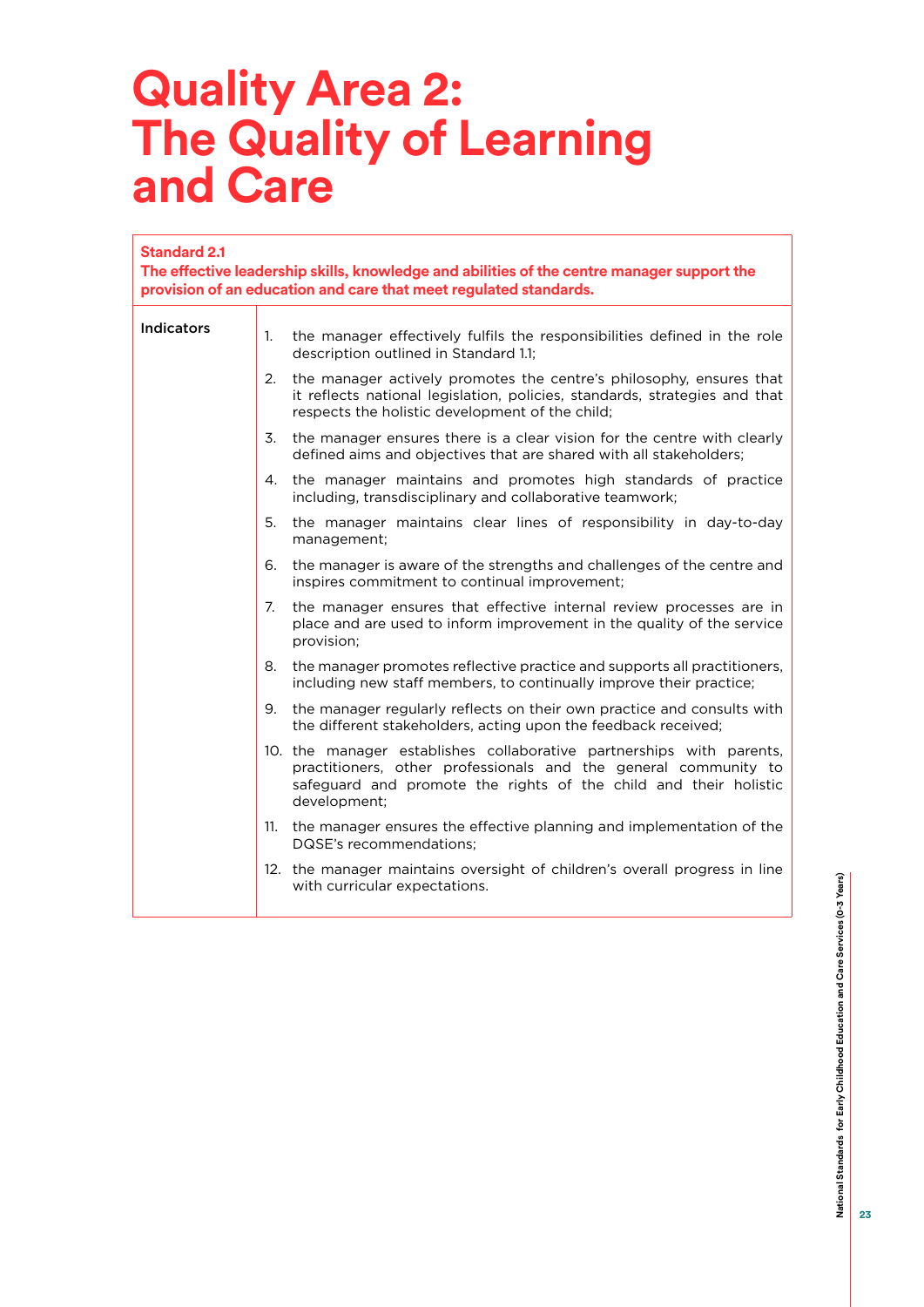| <b>Standard 2.2</b><br>All children are welcomed and included in a child-friendly and play-based environment that<br>nurtures their learning and development. |                                                                                                                                                                                                                                                                                                                  |  |  |  |
|---------------------------------------------------------------------------------------------------------------------------------------------------------------|------------------------------------------------------------------------------------------------------------------------------------------------------------------------------------------------------------------------------------------------------------------------------------------------------------------|--|--|--|
| <b>Indicators</b>                                                                                                                                             | the centre's commitment to welcoming all children irrespective of race,<br>1.<br>colour, gender, language, religion, ethnicity, disability or any other status<br>is abundantly evident <sup>37</sup> ;                                                                                                          |  |  |  |
|                                                                                                                                                               | the centre provides a play-based learning environment;<br>2.                                                                                                                                                                                                                                                     |  |  |  |
|                                                                                                                                                               | the centre ensures that all children have equitable access <sup>38</sup> to the<br>3.<br>learning opportunities offered;                                                                                                                                                                                         |  |  |  |
|                                                                                                                                                               | 4. the centre ensures that the necessary scaffolding <sup>39</sup> is in place to eliminate<br>barriers <sup>40</sup> that might restrict access to learning opportunities;                                                                                                                                      |  |  |  |
|                                                                                                                                                               | 5.<br>children are treated as competent human beings, who can communicate,<br>exercise agency <sup>41</sup> and make choices;                                                                                                                                                                                    |  |  |  |
|                                                                                                                                                               | childcare educators monitor and keep track of each child's overall<br>6.<br>learning, development and progress to enhance strengths, address risk<br>factors and provide support as needed;                                                                                                                      |  |  |  |
|                                                                                                                                                               | the centre provides opportunities for all children to learn about, through<br>7.<br>and within a digital environment;                                                                                                                                                                                            |  |  |  |
|                                                                                                                                                               | the centre fosters partnership relationships with parents and other<br>8.<br>centre stakeholders ensuring smooth transitions that respect the<br>individual characteristics of the child <sup>42</sup> ;                                                                                                         |  |  |  |
|                                                                                                                                                               | 9. the centre operates a designated key carer system. Childcare educators<br>take responsibility of the overall wellbeing and individual needs of each<br>child entrusted in their care. Staff members demonstrate a supportive<br>approach with one another in implementing the designated key carer<br>system; |  |  |  |
|                                                                                                                                                               | 10. the centre fosters links with external professionals and/or agencies <sup>43</sup><br>where appropriate, with a view of optimizing support for the benefit of<br>all children.                                                                                                                               |  |  |  |
| <b>Night ECEC</b><br><b>Service</b><br>Provision                                                                                                              | designated key carers respond to the individual child's needs and<br>11.<br>interests during bedtime and morning routines <sup>44</sup> , taking into account<br>information provided by the parents and their own observation of the<br>child;                                                                  |  |  |  |
|                                                                                                                                                               | 12. the centre provides a homely environment.                                                                                                                                                                                                                                                                    |  |  |  |

37 Refer to *United Nations Convention on the Rights of the Child (UNCRC),* article 2. Refer also to the *Equal Opportunities (Persons with Disability) Act* (Cap.413)

38 equitable access means that every child, at every level of ability, is catered for and has the opportunity to learn in his or her own way.<br>39 scaffolding means the practice of assisting and guiding a child to accomplish 39 *scaffolding* means the practice of assisting and guiding a child to accomplish a task. Scaffolds may be provided by a more<br>knowledgeable adult or child and should vary according to the progress the child is making. Sca

needs of each child. 40 *barriers to learning* means anything that stands in the way of a child being able to learn effectively. Barriers to learning vary widely

42 Transition procedures include child's initial entry to childcare, from one age group to another within the centre, from centre to centre (if applicable) and from centre to kindergarten.

43 Professionals and external agencies may include, but are not limited to: Early Intervention Services, Child Development Assessment Unit and Speech Language Department.

44 See Standard 2.3.

and can be of a linguistic, cultural, emotional, physical nature and so on. 41 *exercise agency* means being able to make choices and decisions to influence events and to have an impact on one's world.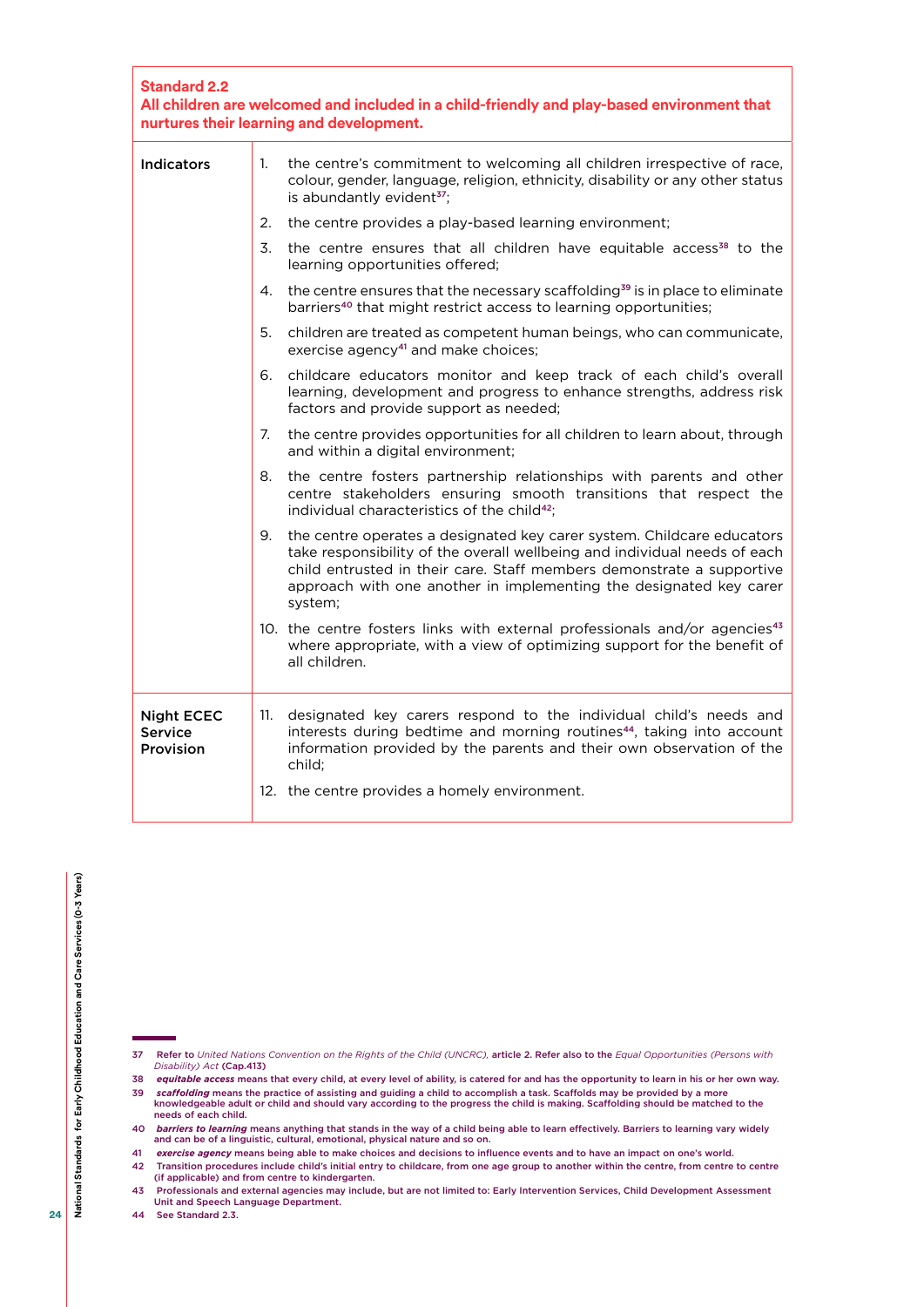| <b>Standard 2.3</b><br>outcomes at their own pace. |    | The curriculum <sup>45</sup> helps children to progress in their learning and achieve the desired learning                                                                                                                                          |
|----------------------------------------------------|----|-----------------------------------------------------------------------------------------------------------------------------------------------------------------------------------------------------------------------------------------------------|
| <b>Indicators</b>                                  | 1. | the five broad learning outcomes of the Early Years Cycle guide<br>the childcare educators' pedagogy and the centre's curriculum <sup>46</sup> ;                                                                                                    |
|                                                    | 2. | childcare educators implement a curriculum that is designed to:                                                                                                                                                                                     |
|                                                    |    | > observe and respond to the children's diverse interests,<br>strengths and capabilities;                                                                                                                                                           |
|                                                    |    | > provide a positive learning environment that respects the<br>holistic development of each child;                                                                                                                                                  |
|                                                    |    | > reflect an understanding of learning <sup>47</sup> and development <sup>48</sup> that<br>is consistent with current research, theory and practices in<br>quality ECEC;                                                                            |
|                                                    | 3. | play is the central medium through which children learn and<br>develop <sup>49</sup> ;                                                                                                                                                              |
|                                                    | 4. | the centre's curriculum is informed by authentic assessment <sup>50</sup><br>practices that notice, recognise children's learning and respond to<br>it fostering further learning:                                                                  |
|                                                    |    | > planning that is informed by childcare educators' observations<br>of the children:                                                                                                                                                                |
|                                                    |    | > planning that is based on recognition of different children's<br>interests, needs and strengths;                                                                                                                                                  |
|                                                    |    | > planning that is flexible and responsive to children's evolving<br>and emerging interests, diverse ideas and dispositions;                                                                                                                        |
|                                                    | 5. | childcare educators reflect on and evaluate their practice to:                                                                                                                                                                                      |
|                                                    |    | > identify what has been successful and whether the expected<br>learning has taken place;                                                                                                                                                           |
|                                                    |    | > scaffold, modify or extend learning experiences to meet the<br>needs of each child in meaningful and relevant ways.                                                                                                                               |
| <b>Night ECEC</b><br><b>Service</b><br>Provision   | 6. | the bedtime routine may include pre-bed soothing rituals like<br>washing the children's faces and hands, brushing of teeth, nappy<br>changing/toileting routines and changing into night wear. This<br>may also include quiet enjoyable activities; |
|                                                    | 7. | the morning routine may include breakfast, brushing of teeth and<br>getting dressed.                                                                                                                                                                |

<sup>45</sup> Refer to List of Terms (p.4) and for further information see Early Childhood Education and Care, National Policy Framework for Malta and Gozo.

<sup>46</sup> Refer to A National Curriculum Framework for All (MEDE, 2012): https://curriculum.gov.mt/en/Resources/The-NCF/Documents/NCF. pdf; *Learning Outcomes Framework, Early Years* (2015): http://www.schoolslearningoutcomes.edu.mt/en/subjects/early-year

<sup>47</sup> An understanding of how learning occurs to ensure that all children can access and experience meaningful learning opportunities (Meyer et al., 2014).

<sup>48</sup> An understanding of how the brain develops in the early years of a child's life (Centre on the Developing Child, Harvard University).

<sup>49</sup> Childcare Educators provide opportunities for a variety of indoor and outdoor play including: creative play, language play, physical play, imaginative play, socio-dramatic play and construction play.

<sup>50</sup> Authentic assessment is assessment done in real-life situations as part of the normal course of the day vs assessment that takes the form of tests in formal situations. Types of authentic assessment may take the form of portfolios and learning notes/stories/journals.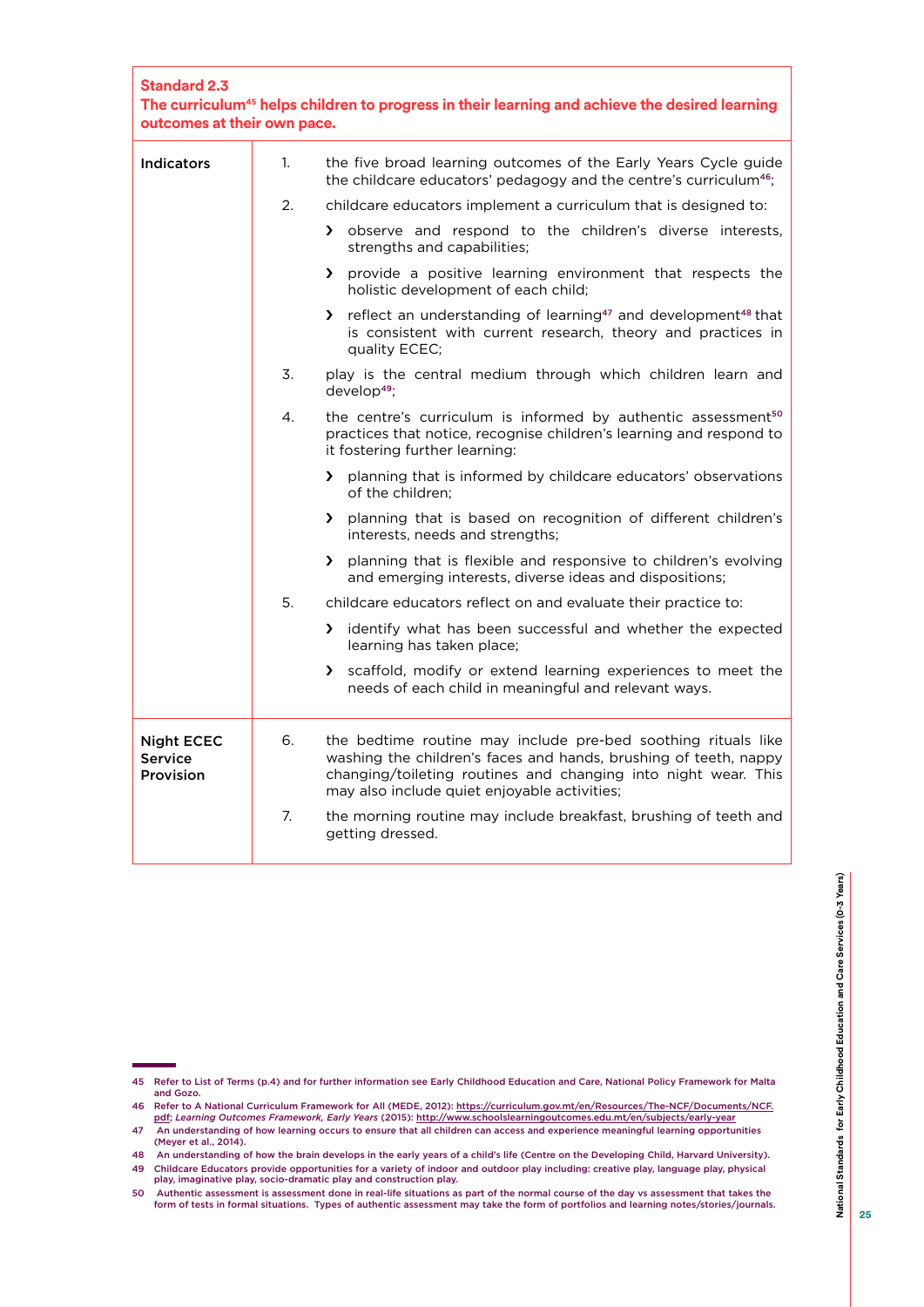| <b>Standard 2.4</b> |    | The environment and resources support children's play, learning and development.                                                                                             |
|---------------------|----|------------------------------------------------------------------------------------------------------------------------------------------------------------------------------|
| <b>Indicators</b>   | 1. | good use is made of the opportunities afforded by the physical<br>environment to ensure children:                                                                            |
|                     |    | > have access to noisy play areas, as well as quiet spaces where<br>the children can withdraw to rest or nap <sup>51</sup> ;                                                 |
|                     |    | > experience stimulating and enriching learning spaces that<br>invite children to inquire, experiment and explore a range of<br>resources and materials:                     |
|                     |    | > have opportunities to engage, communicate, create and learn<br>through age-appropriate digital technology;                                                                 |
|                     |    | > benefit from both indoor and outdoor spaces to extend and<br>vary learning experiences according to the evolving interests<br>of the children:                             |
|                     | 2. | indoor and outdoor resources are accessible and used effectively<br>to stimulate, consolidate and extend children's learning <sup>52</sup> ;                                 |
|                     | 3. | resources should include natural <sup>53</sup> and/or recyclable materials<br>to stimulate children's creativity and imagination and promote a<br>mindset of sustainability; |
|                     | 4. | children's achievements are creatively displayed in modes that are<br>accessible to children and parents.                                                                    |

The range of natural resources may vary in size, shape or colour, such as: leaves, flowers, shells, twigs, fruit, vegetables, seeds, rocks.<br>As with any other resources used in the Centre, ensure that the natural materials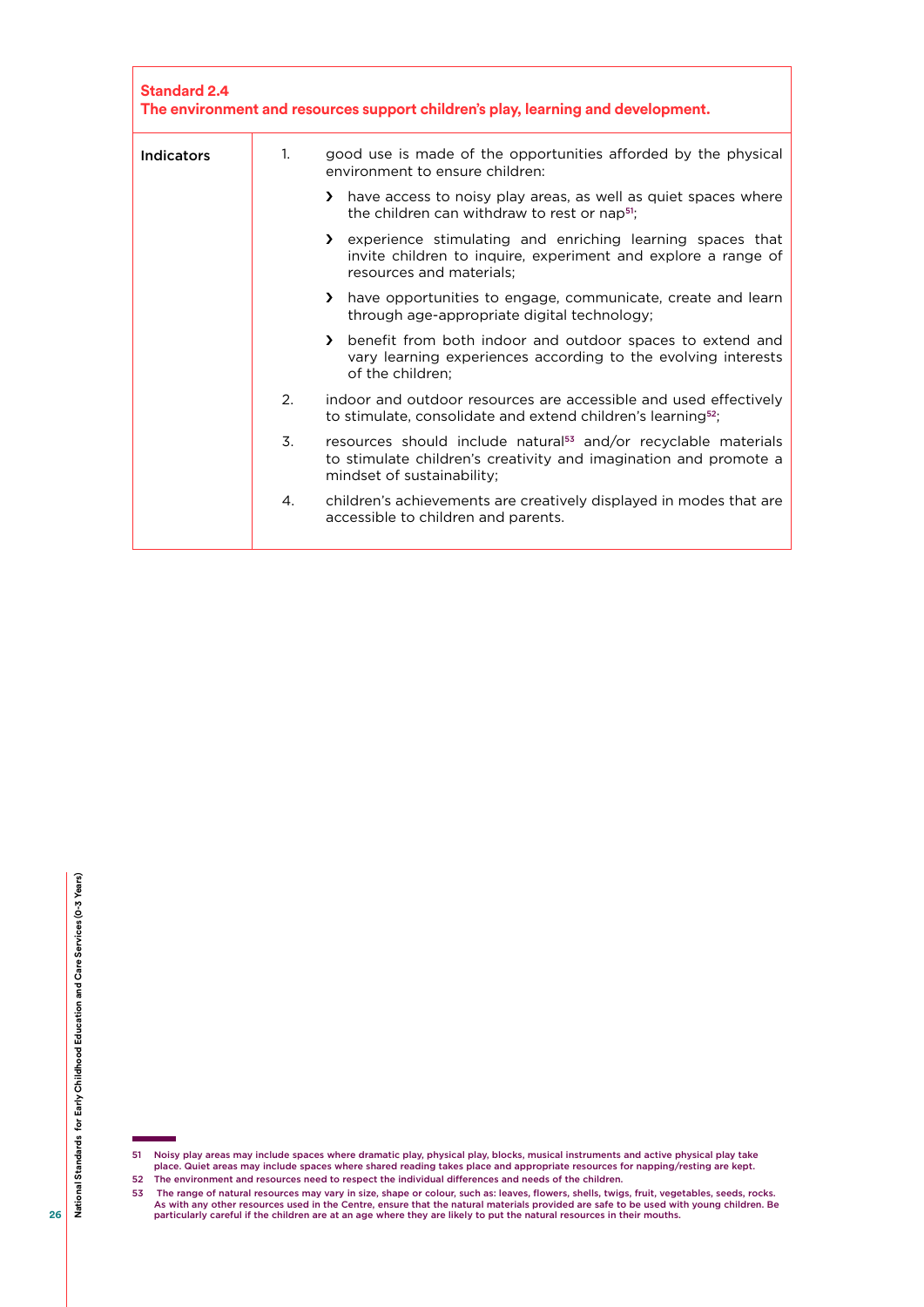| <b>Standard 2.5</b> |                | Childcare educators nurture meaningful relationships and engage in high quality, enjoyable<br>and stimulating interactions to enhance children's wellbeing, learning and development.                                                                                                                |
|---------------------|----------------|------------------------------------------------------------------------------------------------------------------------------------------------------------------------------------------------------------------------------------------------------------------------------------------------------|
| <b>Indicators</b>   | $1_{\cdot}$    | childcare educators foster an environment of respectful, caring<br>and secure relationships with children;                                                                                                                                                                                           |
|                     | 2.             | childcare educators provide nurturing care when interacting with<br>children. They are sensitive, responsive <sup>54</sup> , predictable and warm<br>during physical care routines <sup>55</sup> . They listen to children, value what<br>they say, and stimulate verbal communication at all times; |
|                     | 3.             | childcare educators promote positive interactions amongst the<br>children to nurture peer relationships;                                                                                                                                                                                             |
|                     | 4.             | childcare educators minimise sources of stress in the children's<br>daily lives at the centre and help them to cope with it through<br>maintaining a calm and respectful environment;                                                                                                                |
|                     | 5.             | childcare educators foster a language-rich environment that<br>supports children's bilingual development in Maltese and English<br>and promotes positive attitudes towards children's home<br>languages <sup>56</sup> ;                                                                              |
|                     | 6.             | childcare educators adopt a Whole Centre Positive Behaviour<br>Approach to address challenging behaviour, in ways that respect<br>the dignity of the young child;                                                                                                                                    |
|                     | 7 <sub>1</sub> | childcare educators encourage independence during all physical<br>care routines. During mealtimes, childcare educators join in with<br>the children and, if help is needed, they assist in the best way that<br>meets the children's individual needs:                                               |
|                     | 8.             | childcare educators guide and support children to gain self-care<br>abilities and increasing independence <sup>57</sup> ;                                                                                                                                                                            |
|                     | 9.             | childcare educators strengthen children's core life skills and<br>support their ability to focus, plan for and achieve outcomes,<br>adapt to changing situations and resist impulsive behaviour <sup>58</sup> .                                                                                      |

<sup>54</sup> Responsive caregiving includes observing and responding to children's movements, sounds, gestures and verbal requests. Babies<br>respond to faces, gentle touch, cuddling, eye contact, smiles, vocalisations and gestures as Feeding, nappy changing/toileting, napping/sleeping routines and bathing are carried out by the designated carer.<br>
55 Refer to A Language Policy for the Early Years in Malta and Gozo (MEDE, 2015):

<sup>56</sup> Refer to A Language Policy for the Early Years in Malta and Gozo (MEDE, 2015):

<sup>57</sup> Childcare educators should be mindful to increase the complexity of skills step by step by observing and finding each child's 'zone' of being challenged but not frustrated (Centre on the Developing Child, Harvard Univer

<sup>58</sup> Executive Function Skills – Centre on the Developing Child, Harvard University.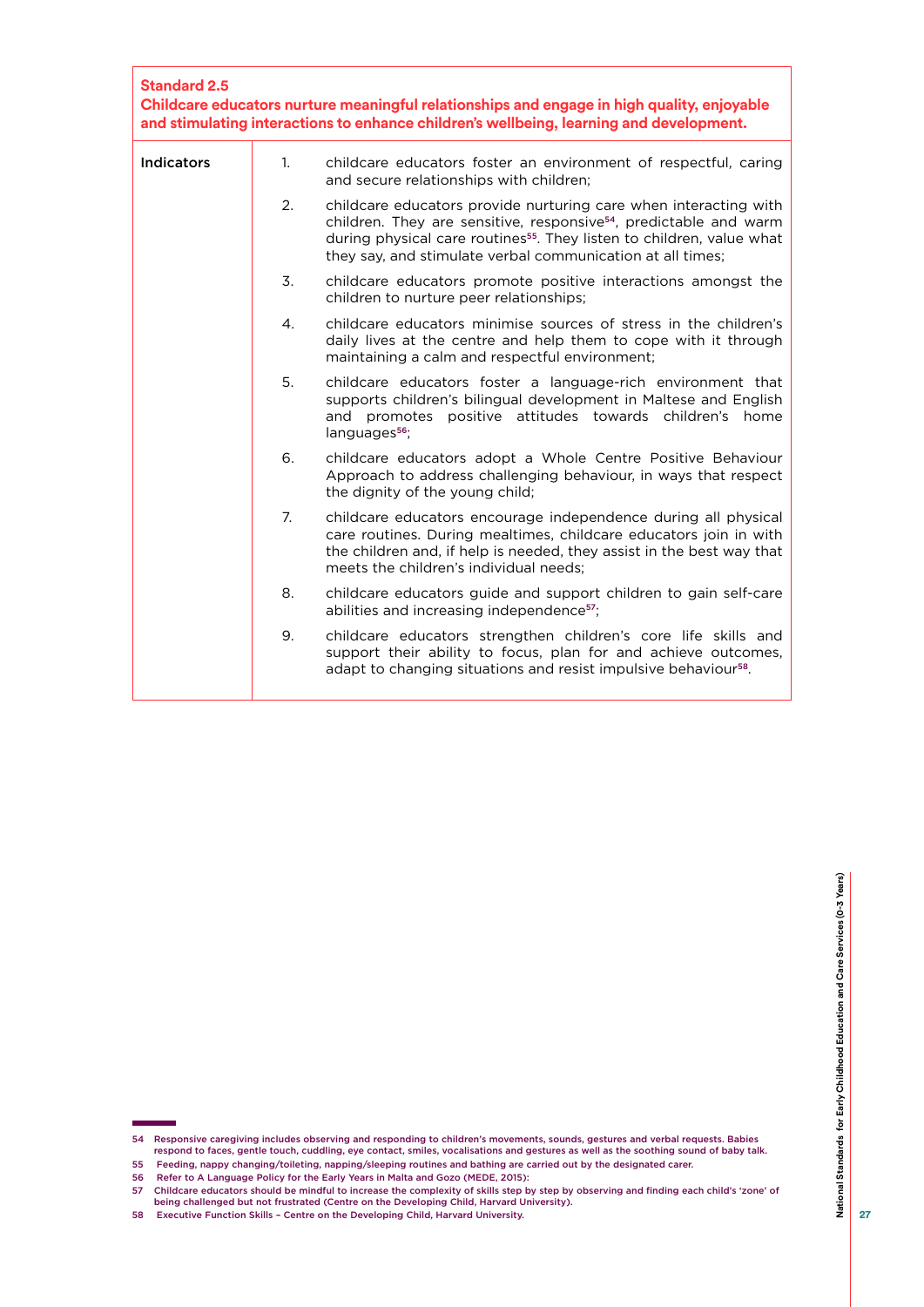| <b>Standard 2.6</b><br>The centre welcomes parents and fosters collaborative partnership to support children's<br>wellbeing, learning and development. |                |                                                                                                                                                                                                                                                |  |  |
|--------------------------------------------------------------------------------------------------------------------------------------------------------|----------------|------------------------------------------------------------------------------------------------------------------------------------------------------------------------------------------------------------------------------------------------|--|--|
| <b>Indicators</b>                                                                                                                                      | $\mathbf{1}$ . | the centre welcomes the presence and active involvement of<br>parents especially during the initial stages of their child's settling-<br>in period at the centre;                                                                              |  |  |
|                                                                                                                                                        | 2.             | the centre provides opportunities for both informal experiences<br>and planned events that involve and engage parents as partners in<br>their child's educational journey, fostering a learning community;                                     |  |  |
|                                                                                                                                                        | 3.             | childcare educators regularly share and discuss with the individual<br>parents the progress of their child's learning and holistic<br>development in a spirit of mutual respect. Formal one-to-one<br>meetings are held at least twice yearly; |  |  |
|                                                                                                                                                        | 4.             | any concerns about the child's overall development are to be<br>discussed with the parents concerned through the involvement of<br>the Centre Manager;                                                                                         |  |  |
|                                                                                                                                                        | 5.             | staff members provide parents with information about the child's<br>daily routine at the centre <sup>59</sup> ;                                                                                                                                |  |  |
|                                                                                                                                                        | 6.             | the centre promotes and cultivates continuity of learning and<br>development ensuring smooth transitions for each child;                                                                                                                       |  |  |
|                                                                                                                                                        | 7 <sub>1</sub> | parents are encouraged to provide healthy and nutritious food<br>and drinks for their children to support the centre in the promotion<br>of a healthy diet and in line with National and Centre policies <sup>60</sup> ;                       |  |  |
|                                                                                                                                                        | 8.             | the centre promotes the use of technology to strengthen<br>relationships among parents, families, the centre and the young<br>children.                                                                                                        |  |  |
| <b>Night ECEC</b><br>Service                                                                                                                           | 9.             | staff members seek parents' knowledge of the child's nightly<br>routines and any related individual needs <sup>61</sup> ;                                                                                                                      |  |  |
| Provision                                                                                                                                              | 10.            | the centre welcomes parents to establish a smooth transition from<br>home to centre.                                                                                                                                                           |  |  |

<sup>59</sup> Communication may include information about the child's daily routine (eating, drinking, toileting/nappy changing/bowel movements, napping, etc.)

<sup>60</sup> Further information about healthy nutrition may be obtained from the Health Promotion Directorate.

<sup>61</sup> Childcare educators are informed about each child's sleeping habits and any problems which may arise during the night (e.g.<br>bedwetting, nightmares, sleepwalking). Childcare educators ensure that parents provide a number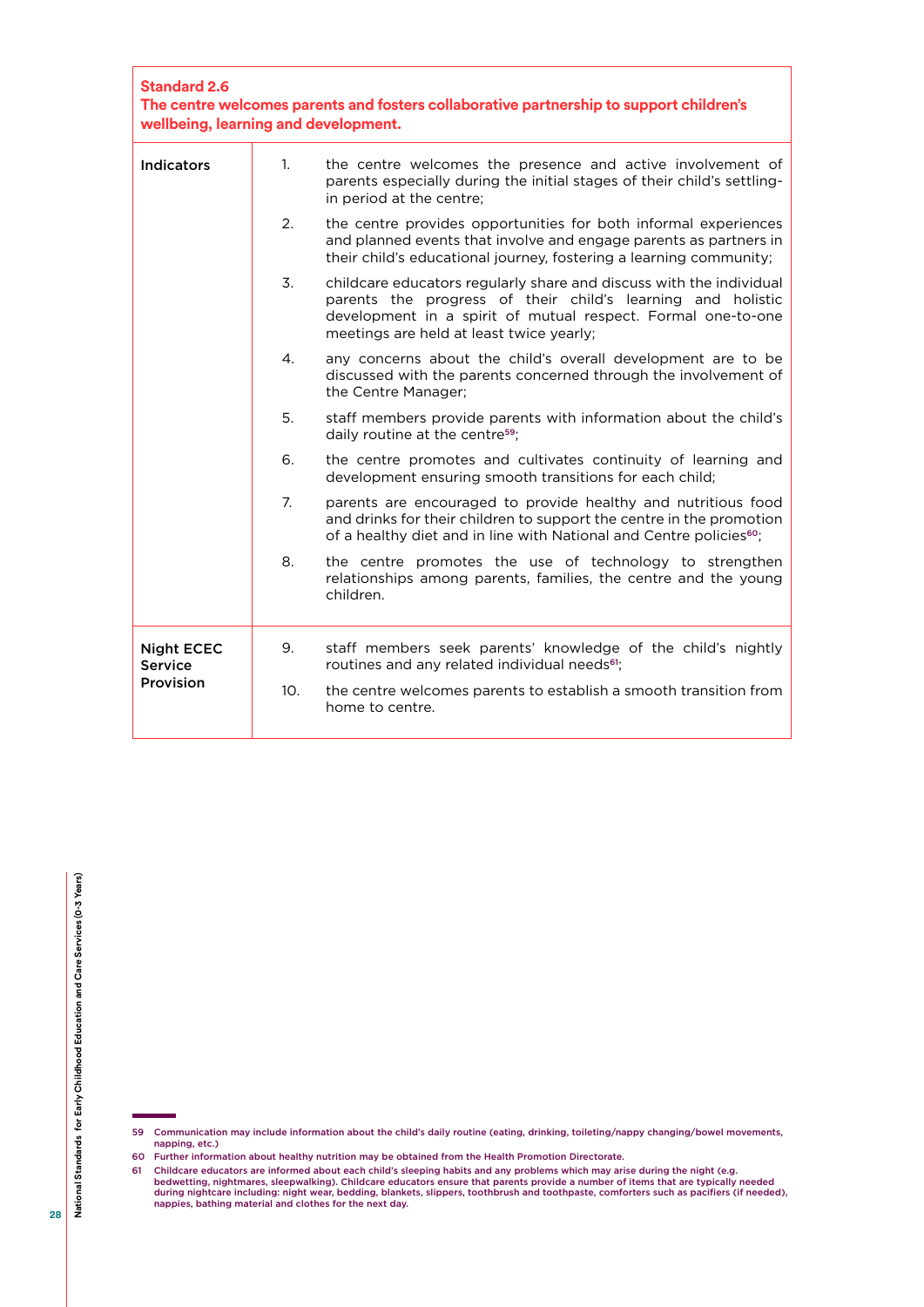## **References**

#### **All standards and indicators were informed by the following policy and research documents:**

Center on the Developing Child at Harvard University (2017). Three Principles to Improve Outcomes for Children and Families. http://www.developingchild.harvard.edu.

Dalli, C. & White, E.J. (2016). Group-based early childhood education and care for under-2-year olds: Quality debates, pedagogy and lived experience. In A. Farrell, S.L. Kagan & E. K.M. Tisdall. (Eds). *The Sage Handbook of Early Childhood Research*. London, Sage. DOI: https://dx.doi. org/10.4135/9781473920859.n3

Department of Education and Skills (2016). *A Guide to Early-years Education-focused Inspection (EYEI) in Early-years Settings Participating in the Early Childhood Care and Education (ECCE) Programme.* Dublin.

Department of Education, Ireland (2013). *Learning to learn: A Framework for Early Years Education and Learning.*

European Commission/Directorate-General for Education, Youth, Sport and Culture (2020). *Toolkit for inclusive early childhood education and care – providing high quality education and care to all young children*. Luxembourg: Publications Office of the European Union, 2021.

European Commission/Directorate-General for Education, Youth, Sport and Culture (2020). *ET2020 Working Group Early Childhood Education and Care – How to recruit, train and motivate well-qualified staff*. Luxembourg: Publications Office of the European Union, 2021.

European Commission/Directorate-General for Education and Culture (2014). *Proposal for key principles of a Quality Framework for Early Childhood Education and Care, Report of the Working Group on Early Childhood Education and Care under the auspices of the European Commission*. https://ec.europa.eu/assets/eac/education/policy/strategic-framework/archive/documents/ ecec-quality-framework\_en.pdf

European Commission (2020). *Digital Education Action Plan 2021-2027: Resetting education and training for the digital age*. https://ec.europa.eu/education/education-in-the-eu/digitaleducation-action-plan\_en

Grey, T., Corbett, M., Sheerin, J., Heeney, T., Ring, E., & O'Sullivan, L. (2019) *Universal Design Guidelines for Early Learning and care Settings*. Department of Children and Youth Affairs: Dublin.

Harms, M., Clifford, R. M., & Cryer, D. (2015). *Early Childhood Environment Rating Scale* (Third edition). London: Teachers College Press.

Litjens, I. and M. Taguma (2010), *Revised Literature Overview for the 7th Meeting of the Network on Early Childhood Education and Care*, EDU/EDPC/ECEC (2010)3/REV1, Paris: OECD.

Meyer, A., Rose, D.H., & Gordon, D. (2014). *Universal Design for Learning: Theory and Practice*, Wakefield, MA: CAST.

Miller, L., Cameron, C., Dalli, C., & Barbour, N. (2018) (eds) *The SAGE Handbook of Early Childhood Policy*. London: Sage.

Minister for the Family and Social Solidarity (2006). *National Standards for Child Day Care Facilities.*

Ministry for Education and Employment (MEDE) (2012). *A National Curriculum Framework for All*. Malta: Salesian Press.

Ministry for Education and Employment (MEDE) (2014). *Framework for the Education Strategy for Malta 2014-2024: Sustaining foundations, creating alternatives, increasing employability.* 

Ministry for Education and Employment (MEDE) (2015). *Educators' Guide for Pedagogy and Assessment - Using a Learning Outcomes Approach: Toolkit for the Early Years Cycle*. Department for Quality and Standards in Education.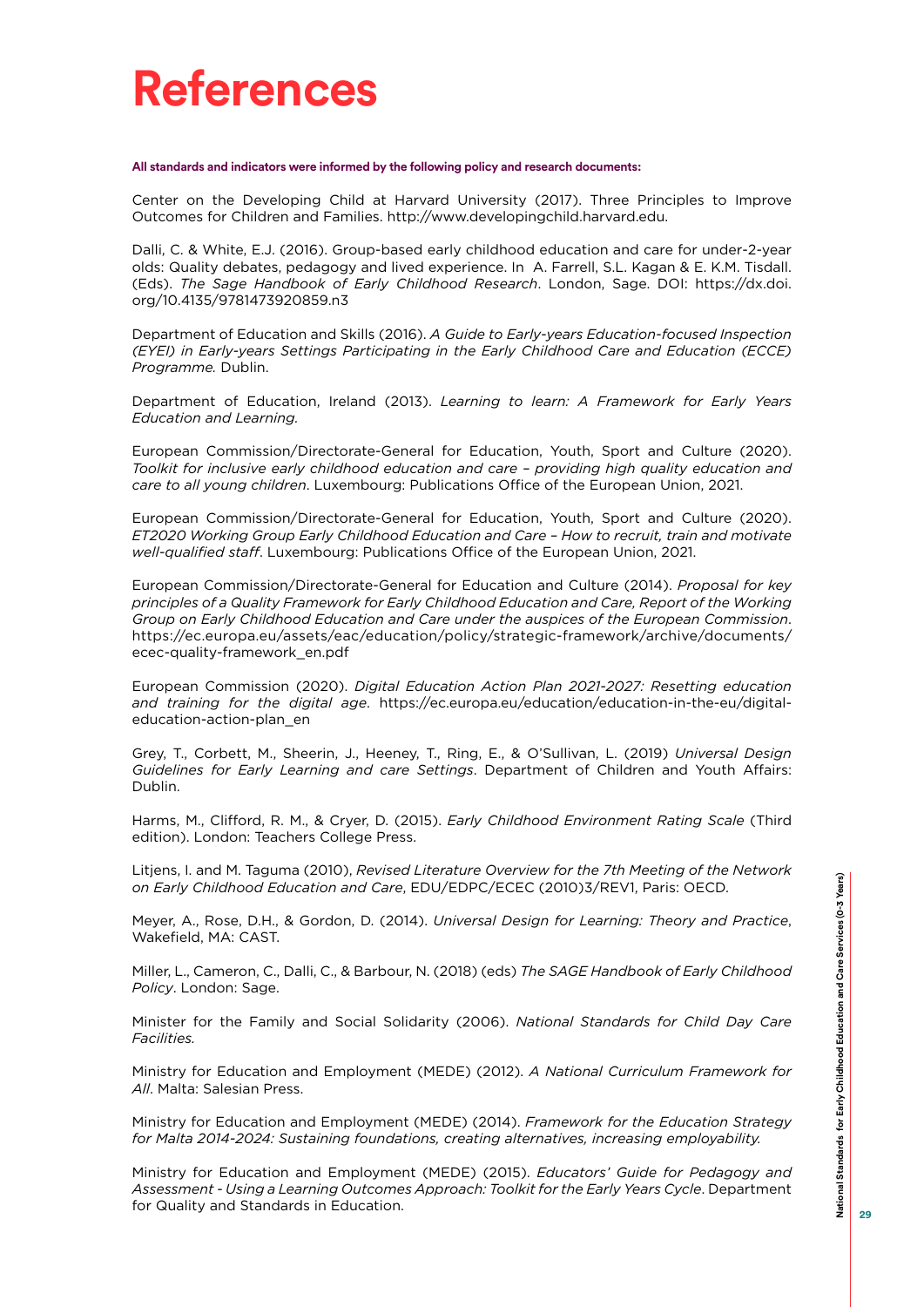Ministry for Education and Employment (MEDE) (2015). *A Language Policy for the Early Years in Malta and Gozo. Hamrun*: National Literacy Agency.

Ministry of Education, New Zealand Government (2008). *Licensing Criteria for Early Childhood Education and Care Services 2008 and Early Childhood Education Curriculum Framework*.

Siraj, I., Kingston, D., & Melhuish, E. (2015). *Assessing Quality in Early Childhood Education and Care: Sustained Shared Thinking and Emotional Wellbeing (SSTEW) Scale for 2-5-year-olds provision*. London: IOE Press.

Strycharz-Banaś, A., Dalli, C., & Meyerhoff, M. (2020) A trajectory of belonging: negotiating conflict and identity in an early childhood centre, *Early Years*, DOI: 10.1080/09575146.2020.1817871

Taguma, M, Litens, I & Makowiecki, K. (2013). *Quality Matters in Early Childhood Education and Care. Sweden*: OECD.

World Health Organisation (2018). *Nurturing Care for Early Childhood Development: A Framework for Helping Children Survive and Thrive to Transform Health and Human Potential*. World Health Organisation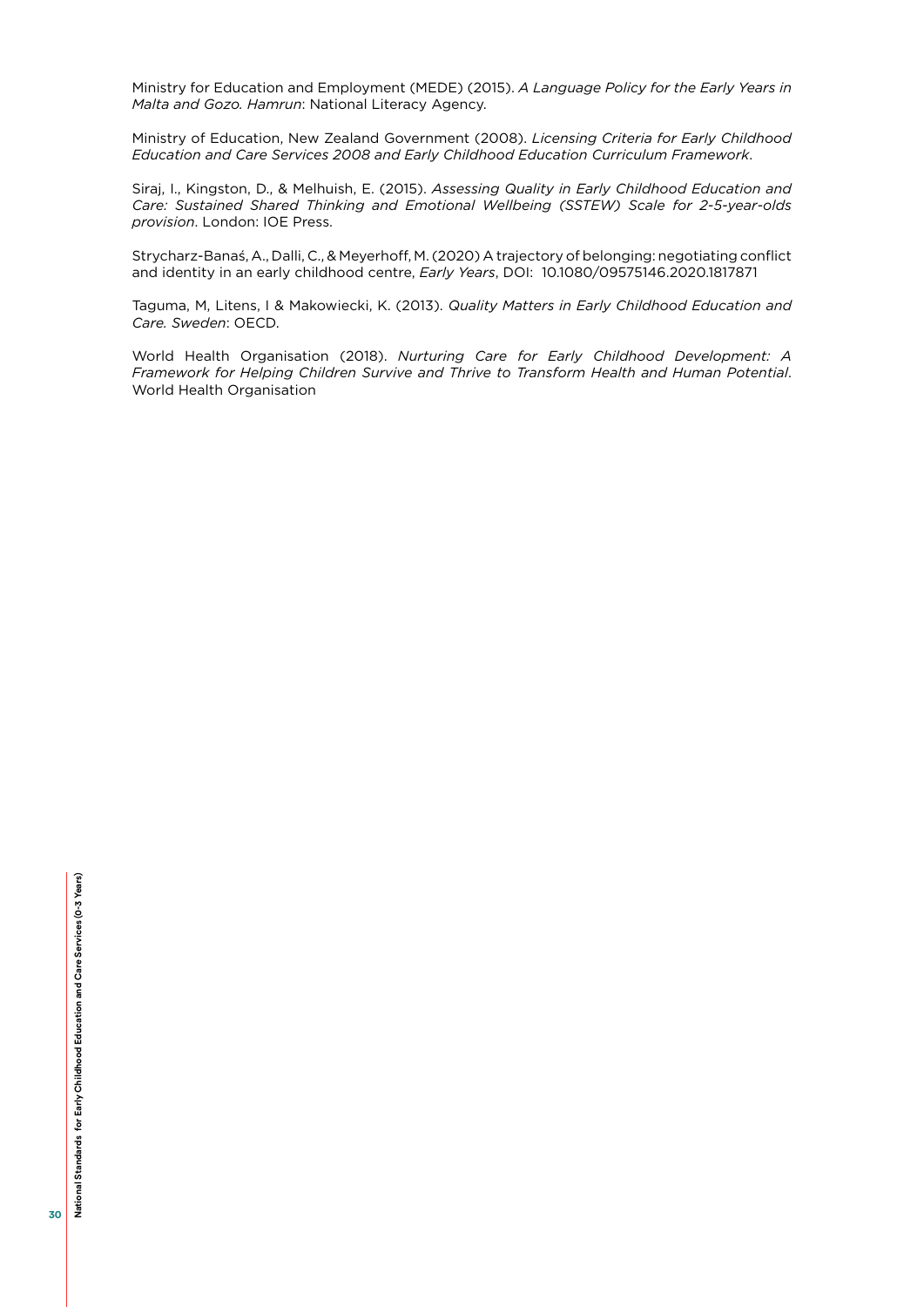## **Appendix 1: Ratio Permutations**

#### **Ratios when assistants to the childcare educator are included (0-12 months)** Qualified Assistant Children 1 5 1 6 1 7 1 8 1 9 2 | 2 | 10 2 | 2 | 11 2 | 2 | 12 2 13 2 14 2 15 3 16 3 | 3 | 17 3 18 3 19 3 20 3 21 4 22 4 23 4 4 24 4 25 4 26 4 27 5 28 5 29  $5 \quad 5 \quad 30$ 6 | 5 | 31 6  $5 \times 32$  $6 \t 5 \t 33$  $6 \t 6 \t 34$  $6 \mid 6 \mid 35$  6 36 6 37 6 38 6 39 7 40 7 41 7 42 7 43 7 44 7 45 8 46 8 | 8 | 47 8 8 48 8 49

| Qualified<br>Carer | <b>Assistant</b>          | Children        |
|--------------------|---------------------------|-----------------|
| ī                  | $\overline{1}$            | 8               |
| ī                  | $\overline{1}$            | $\overline{9}$  |
| ī                  | 1                         | $\overline{10}$ |
| $\overline{2}$     | $\overline{1}$            | $\overline{11}$ |
| $\overline{2}$     | 1                         | $\overline{12}$ |
| $\overline{2}$     | $\overline{1}$            | $\overline{13}$ |
| $\overline{2}$     | $\overline{1}$            | $\overline{14}$ |
| $\overline{2}$     | $\overline{1}$            | $\overline{15}$ |
| $\overline{2}$     | $\overline{2}$            | $\overline{16}$ |
| $\overline{2}$     | $\overline{2}$            | $\overline{17}$ |
| $\overline{2}$     | $\overline{2}$            | $\overline{18}$ |
| $\overline{2}$     | $\overline{2}$            | $\overline{19}$ |
| $\overline{2}$     | $\overline{2}$            | $\overline{20}$ |
| 3                  | $\overline{2}$            | $\overline{21}$ |
| 3                  | $\overline{2}$            | $\overline{22}$ |
| 3                  | $\overline{2}$            | $\overline{23}$ |
| 3                  | $\overline{2}$            | $\overline{24}$ |
| $\overline{3}$     | $\overline{2}$            | $\overline{25}$ |
| 3                  | 3                         | $\overline{26}$ |
| $\overline{3}$     | $\overline{3}$            | $\overline{27}$ |
| $\overline{3}$     | 3                         | 28              |
| $\overline{3}$     | $\overline{3}$            | 29              |
| $\overline{3}$     | $\overline{\mathcal{Z}}$  | $\overline{30}$ |
| $\overline{4}$     | 3                         | 31              |
| $\overline{4}$     | $\overline{\overline{3}}$ | $\overline{32}$ |
| $\overline{4}$     | 3                         | $\overline{33}$ |
| $\overline{4}$     | $\overline{3}$            | $\overline{34}$ |
| $\overline{4}$     | $\overline{\overline{3}}$ | $\overline{35}$ |
| $\overline{4}$     | $\overline{4}$            | 36              |
| $\overline{4}$     | 4                         | $\overline{37}$ |
| $\overline{4}$     | $\overline{4}$            | $\overline{38}$ |
| $\overline{4}$     | $\overline{4}$            | 39              |
| $\overline{4}$     | 4                         | 40              |
| 5                  | 4                         | 41              |
| 5                  | 4                         | 42              |
| 5                  | 4                         | 43              |
| 5                  | 4                         | 44              |
| 5                  | 4                         | 45              |
| 5                  | 5                         | 46              |
| 5                  | 5                         | $\overline{47}$ |
| 5                  | 5                         | 48              |
| 5                  | 5                         | 49              |
| 5                  | $\overline{5}$            | $\overline{50}$ |
|                    |                           |                 |

**Ratios when assistants to the childcare educator are included (13-24mths)**

#### **Ratios when assistants to the childcare educator are included (25-36mths)62**

| Qualified<br>Carer      | <b>Assistant</b>         | Children        |
|-------------------------|--------------------------|-----------------|
| 1                       | ī                        | 10              |
| 1                       | 1                        | 11              |
| $\overline{1}$          | $\overline{1}$           | $\overline{12}$ |
| $\overline{2}$          | 1                        | $\overline{13}$ |
| $\overline{2}$          | 1                        | $\overline{14}$ |
| $\overline{2}$          | ī                        | $\overline{15}$ |
| $\overline{2}$          | 1                        | 16              |
| $\overline{2}$          | $\overline{1}$           | 17              |
| $\overline{2}$          | $\overline{1}$           | 18              |
| $\overline{2}$          | $\overline{2}$           | 19              |
| $\overline{2}$          | $\overline{2}$           | $\overline{20}$ |
| $\overline{2}$          | $\overline{2}$           | $\overline{21}$ |
| $\overline{2}$          | $\overline{2}$           | $\overline{22}$ |
| $\overline{2}$          | $\overline{2}$           | $\overline{23}$ |
| $\overline{2}$          | $\overline{2}$           | $\overline{24}$ |
| $\overline{3}$          | $\overline{2}$           | $\overline{25}$ |
| $\overline{3}$          | $\overline{2}$           | 26              |
| $\overline{3}$          | $\overline{2}$           | $\overline{27}$ |
| $\overline{3}$          | $\overline{2}$           | 28              |
| $\overline{\mathbf{z}}$ | $\overline{2}$           | 29              |
| $\overline{3}$          | $\overline{2}$           | 30              |
| $\overline{3}$          | $\overline{3}$           | $\overline{31}$ |
| $\overline{3}$          | $\overline{3}$           | $\overline{32}$ |
| $\overline{3}$          | $\overline{3}$           | 33              |
| $\overline{3}$          | 3                        | 34              |
| $\overline{3}$          | $\overline{3}$           | $\overline{35}$ |
| $\overline{3}$          | $\overline{3}$           | 36              |
| $\overline{4}$          | $\overline{3}$           | $\overline{37}$ |
| $\overline{4}$          | $\overline{3}$           | 38              |
| $\overline{4}$          | 3                        | 39              |
| $\overline{4}$          | $\overline{3}$           | 40              |
| $\overline{4}$          | $\overline{3}$           | $\overline{41}$ |
| $\overline{4}$          | $\overline{3}$           | 42              |
| $\overline{4}$          | $\overline{4}$           | 43              |
| 4                       | $\overline{\mathcal{L}}$ | 44              |
| $\overline{4}$          | $\overline{4}$           | 45              |
| $\overline{4}$          | $\overline{4}$           | 46              |
| $\overline{4}$          | $\overline{4}$           | 47              |
| 4                       | $\overline{4}$           | 48              |
| 5                       | $\overline{4}$           | 49              |
| 5                       | $\overline{4}$           | 50              |

Vational Standards for Early Childhood Education and Care Services (0-3 Years) **National Standards for Early Childhood Education and Care Services (0-3 Years)**

62 These ratio permutations apply also for the mixed group.

9 8 50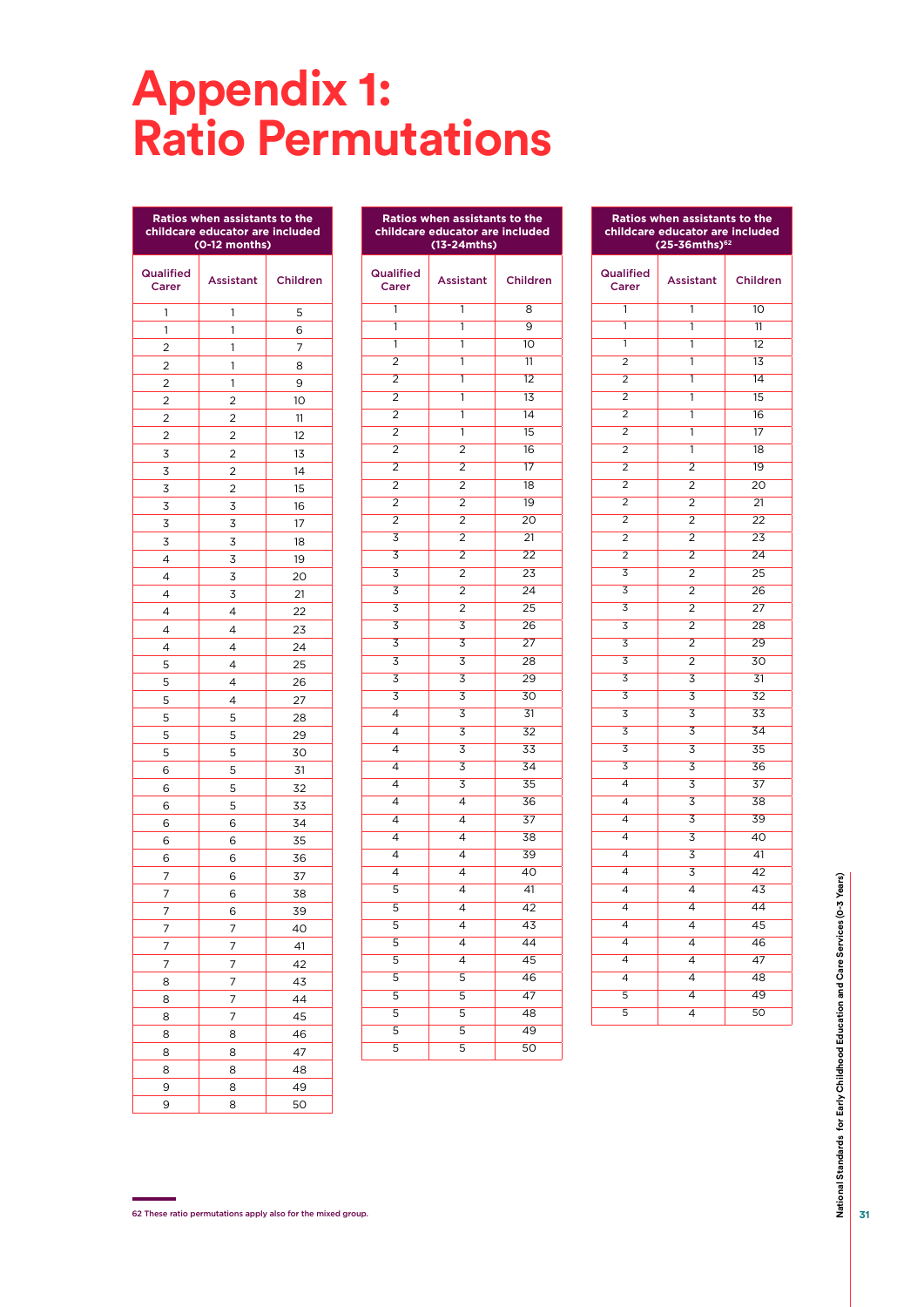### **Appendix 2: Manual of Policies**  and Procedures

- The centre has a manual containing all its policies and procedures. There is evidence that this is accessible to and accepted by staff and parents. Periodical reviewing of the manual of policies and procedures takes place during staff meetings.
- The manual of policies and procedures includes the following contents:<sup>63</sup>
	- > The philosophy<sup>64</sup> of the centre
	- > The centre's approach to care, learning and play<sup>65</sup>
	- > Internal Review process
	- > Assessment practices<sup>66</sup>
	- › Admission to centre
	- › Equitable opportunities
	- > Transitions<sup>67</sup>
	- > Healthy eating, including the use of expressed milk<sup>68</sup>
	- > Positive behaviour management
	- **>** Working in partnership with parents
	- › Working in partnership with Early Years professionals
	- › Sick children
	- > Sanitary
	- > Medication
	- > Immunization<sup>69</sup>
	- > Accident management
	- › Emergency preparedness plan (Fire safety and evacuation)
	- › Uncollected child
	- › Child protection, to include: *Safety and security of children Suspected abuse Children's rights*
	- > Data protection, to include: *Child's records keeping Staff record keeping*
	- > Complaints about the service
	- › Whistle blowing
	- > Staff recruitment
	- > Staff development
	- > Staff supervision
- Appendices to be included in the manual for policies and procedures:
	- › Admission form
	- > Fees structure
	- › Parental consent forms (agreement with centre policies, data protection, administration of medication and outings)
	- > Injury report
	- › Complaint form
	- > Cleaning routines<sup>70</sup>
	- > Any other appendices

64 Refer to the *List of Terms* in this document

<sup>63</sup> For further details and information related to each of the contents refer to the registration criteria manual.

<sup>65</sup> Refer to *Quality Area 2* in this document. This should include the pedagogical approach underpinned by the philosophy adopted and implemented.

<sup>66</sup> Refer to *Quality Area 2* in this document. This should include the process of how childcare educators will regularly observe, record and report the progress of children's learning and development.

<sup>67</sup> Transition procedure upon child's initial entry from home to childcare, from centre to centre, within the centre (if applicable) and transition procedure to kindergarten.

<sup>68</sup> Early childhood and care services have an important role to play in supporting mothers to breastfeed.

<sup>69</sup> It is highly recommended that all children making use of ECEC service (0-3 years) are in line with the National Immunisation Schedule. https://deputyprimeminister.gov.mt/en/phc/pchyhi/Pages/National-Immunisation-Schedule.aspx

<sup>70</sup> These may include cleaning of premises, toilet facilities, resources etc.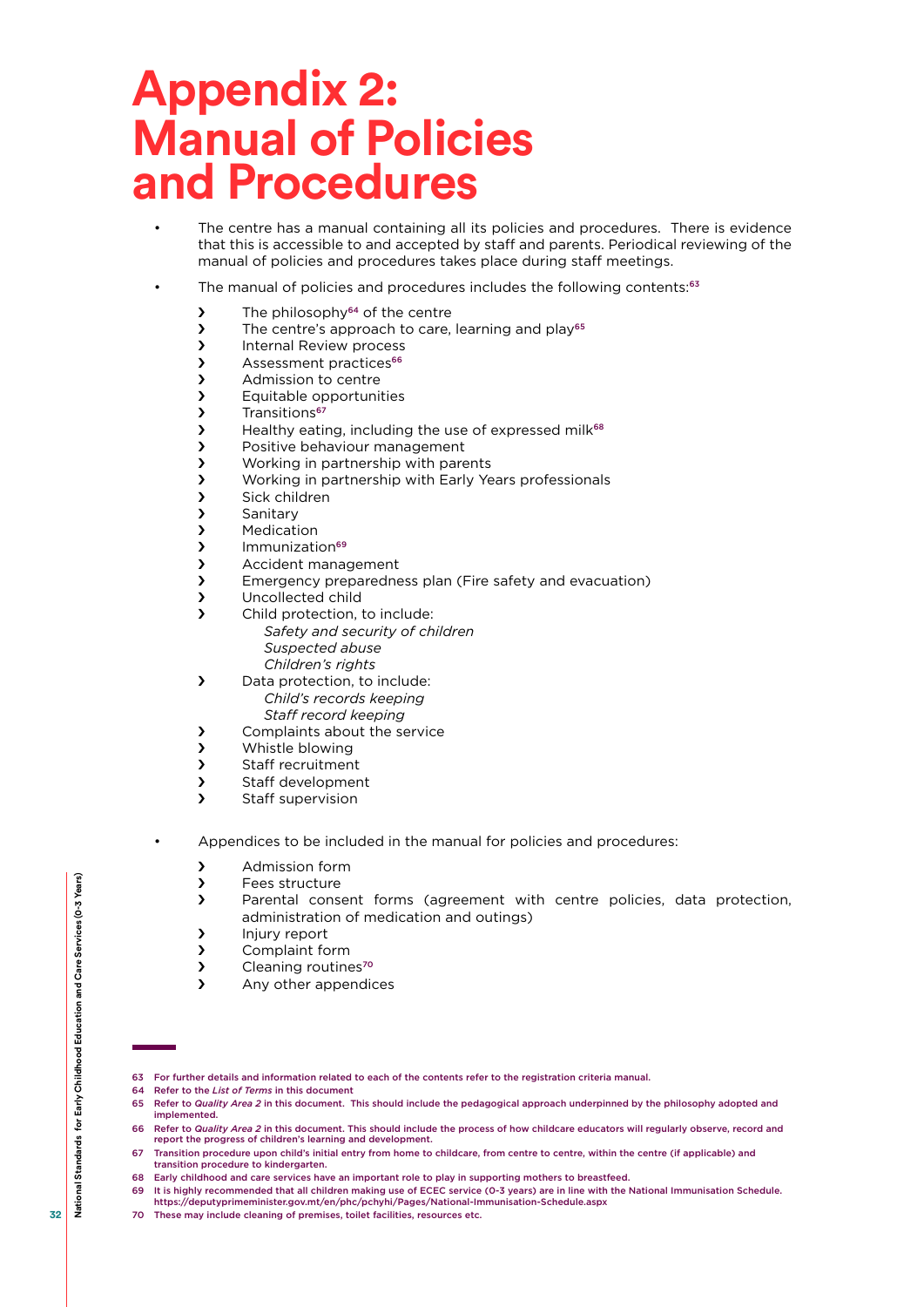- When applicable, details of the night ECEC service provision are to be documented in the centre's Manual of Policies and Procedures, giving due attention to the particular characteristics of this service, including:
	- › Child protection, to incorporate also: *Night ECEC service provision;*<sup>71</sup>
	- > Safe sleep practices and sleeping arrangements and procedures;<br>
	> Bedtime routines, including information regarding screen time:
	- Bedtime routines, including information regarding screen time;
	- > Supervision of children;<br>> Managing difficulties ard
	- Managing difficulties around sleeping habits.<sup>72</sup>

<sup>71</sup> This policy provides clear guidance in relation to the physical contact considered appropriate for night time routines and when attending to the children's hygiene needs.

<sup>72</sup> This may apply to those instances when a child fails to settle to sleep or becomes distressed, including procedures regarding bed-wetting, nightmares or general distress.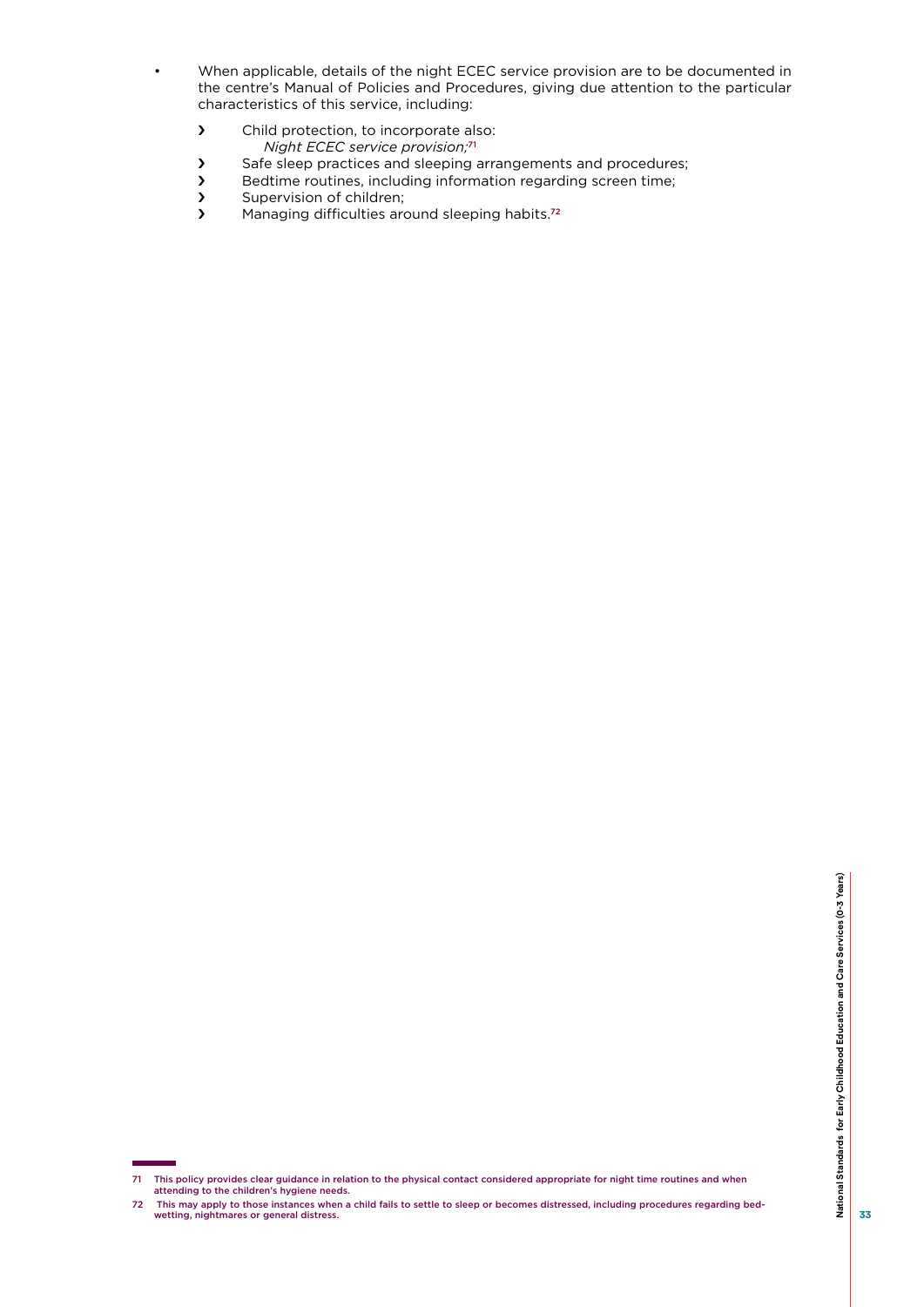| <b>Notes</b> |  |
|--------------|--|
|              |  |
|              |  |
|              |  |
|              |  |
|              |  |
|              |  |
|              |  |
|              |  |
|              |  |
|              |  |
|              |  |
|              |  |
|              |  |
|              |  |
|              |  |
|              |  |
|              |  |
|              |  |
|              |  |
|              |  |
|              |  |
|              |  |
|              |  |
|              |  |
|              |  |
|              |  |

National Standards for Early Childhood Education and Care Services (0-3 Years) **National Standards for Early Childhood Education and Care Services (0-3 Years)**